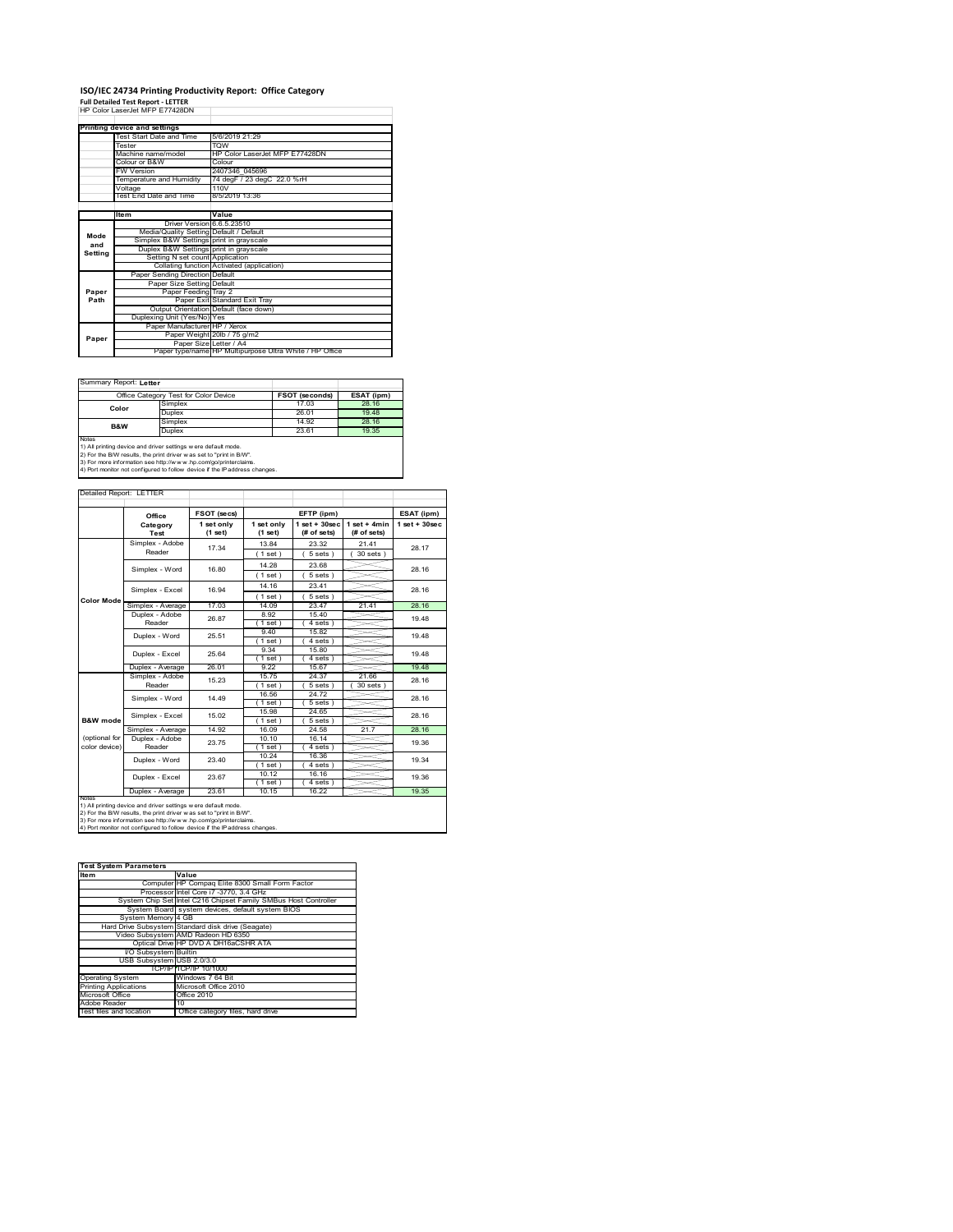## **ISO/IEC 24734 Printing Productivity Report: Office Category**

**Full Detailed Test Report ‐ A4** HP Color LaserJet MFP E77428DN

|         | i uli betalled Test Report - A+<br>HP Color Laser let MFP F77428DN |                                                         |  |
|---------|--------------------------------------------------------------------|---------------------------------------------------------|--|
|         |                                                                    |                                                         |  |
|         |                                                                    |                                                         |  |
|         | Printing device and settings                                       |                                                         |  |
|         | Test Start Date and Time                                           | 5/6/2019 21:29                                          |  |
|         | Tester                                                             | <b>TOW</b>                                              |  |
|         | Machine name/model                                                 | HP Color LaserJet MFP E77428DN                          |  |
|         | Colour or B&W                                                      | Colour                                                  |  |
|         | <b>FW Version</b>                                                  | 2407346 045696                                          |  |
|         | Temperature and Humidity                                           | 74 degF / 23 degC 22.0 %rH                              |  |
|         | Voltage                                                            | 110V                                                    |  |
|         | Test End Date and Time                                             | 8/5/2019 13:36                                          |  |
|         |                                                                    |                                                         |  |
|         | Item                                                               | Value                                                   |  |
|         | Driver Version 6.6.5.23510                                         |                                                         |  |
| Mode    | Media/Quality Setting Default / Default                            |                                                         |  |
| and     | Simplex B&W Settings print in grayscale                            |                                                         |  |
| Setting | Duplex B&W Settings print in grayscale                             |                                                         |  |
|         | Setting N set count Application                                    |                                                         |  |
|         |                                                                    | Collating function Activated (application)              |  |
|         | Paper Sending Direction Default                                    |                                                         |  |
|         | Paper Size Setting Default                                         |                                                         |  |
| Paper   | Paper Feeding Tray 2                                               |                                                         |  |
| Path    |                                                                    | Paper Exit Standard Exit Tray                           |  |
|         |                                                                    | Output Orientation Default (face down)                  |  |
|         | Duplexing Unit (Yes/No) Yes                                        |                                                         |  |
|         | Paper Manufacturer HP / Xerox                                      |                                                         |  |
| Paper   |                                                                    | Paper Weight 20lb / 75 g/m2                             |  |
|         | Paper Size Letter / A4                                             |                                                         |  |
|         |                                                                    | Paper type/name HP Multipurpose Ultra White / HP Office |  |

Summary Report: **A4**

| Office Category Test for Color Device                                                                                                          |         | <b>FSOT (seconds)</b> | ESAT (ipm) |  |
|------------------------------------------------------------------------------------------------------------------------------------------------|---------|-----------------------|------------|--|
| Colour                                                                                                                                         | Simplex | 16.97                 | 28.16      |  |
|                                                                                                                                                | Duplex  | 26.45                 | 19.56      |  |
|                                                                                                                                                | Simplex | 14 74                 | 28.16      |  |
| B&W                                                                                                                                            | Duplex  | 23.39                 | 19.39      |  |
| Notes<br>1) All printing device and driver settings w ere default mode.<br>2) For the B/W results, the print driver was set to "print in B/W". |         |                       |            |  |

| Detailed Report: A4            |                            |                         |                       |                                   |                               |                   |
|--------------------------------|----------------------------|-------------------------|-----------------------|-----------------------------------|-------------------------------|-------------------|
|                                |                            | FSOT (secs)             |                       | EFTP (ipm)                        |                               | ESAT (ipm)        |
|                                | Office<br>Category<br>Test | 1 set only<br>$(1$ set) | 1 set only<br>(1 set) | $1$ set + $30$ sec<br>(# of sets) | $1$ set + 4min<br>(# of sets) | $1$ set $+30$ sec |
|                                | Simplex - Adobe<br>Reader  | 17.57                   | 13.65<br>(1 set)      | 23.17<br>5 sets                   | 21.41<br>30 sets )            | 28.16             |
|                                | Simplex - Word             | 16.61                   | 14 44<br>(1 set)      | 23.66<br>$5 sets$ )               |                               | 28.16             |
| Colour                         | Simplex - Excel            | 16.71                   | 14.37<br>(1 set)      | 23.54<br>$5 sets$ )               |                               | 28.16             |
| Mode                           | Simplex - Average          | 16.97                   | 14.15                 | 23.45                             | 21.41                         | 28.16             |
|                                | Duplex - Adobe<br>Reader   | 26.89                   | 8.92<br>$1$ set)      | 15.54<br>4 sets)                  |                               | 19.56             |
|                                | Duplex - Word              | 26.39                   | 9.08<br>1 set         | 15.90<br>4 sets                   |                               | 19.56             |
|                                | Duplex - Excel             | 26.07                   | 9,20<br>(1 set)       | 15.90<br>4 sets)                  |                               | 19.56             |
|                                | Duplex - Average           | 26.5                    | 9.06                  | 15.78                             |                               | 19.56             |
|                                | Simplex - Adobe<br>Reader  | 14.95                   | 16.05<br>(1 set       | 24.37<br>5 sets)                  | 21.64<br>30 sets              | 28.16             |
|                                | Simplex - Word             | 14.58                   | 16.46<br>(1 set)      | 24.65<br>5 sets)                  |                               | 28.16             |
| B&W mode                       | Simplex - Excel            | 14.69                   | 16.34<br>(1 set)      | 24.58<br>$5 sets$ )               |                               | 28.16             |
|                                | Simplex - Average          | 147                     | 16.28                 | 24.53                             | 21.6                          | 28.16             |
| (optional for<br>color device) | Duplex - Adobe<br>Reader   | 23.80                   | 10.08<br>(1 set)      | 16.12<br>$4 sets$ )               |                               | 19.40             |
|                                | Duplex - Word              | 23.09                   | 10.38<br>(1 set)      | 16.46<br>4 sets)                  |                               | 19.38             |
|                                | Duplex - Excel             | 23 27                   | 10.30<br>(1 set)      | 16.38<br>4 sets)                  |                               | 19.40             |
|                                | Duplex - Average           | 23.4                    | 10.25                 | 16.32                             |                               | 19.39             |

| <b>Test System Parameters</b> |                                                                 |  |  |
|-------------------------------|-----------------------------------------------------------------|--|--|
| <b>Item</b>                   | Value                                                           |  |  |
|                               | Computer HP Compaq Elite 8300 Small Form Factor                 |  |  |
|                               | Processor Intel Core i7 -3770, 3.4 GHz                          |  |  |
|                               | System Chip Set Intel C216 Chipset Family SMBus Host Controller |  |  |
|                               | System Board system devices, default system BIOS                |  |  |
| System Memory 4 GB            |                                                                 |  |  |
|                               | Hard Drive Subsystem Standard disk drive (Seagate)              |  |  |
|                               | Video Subsystem AMD Radeon HD 6350                              |  |  |
|                               | Optical Drive HP DVD A DH16aCSHR ATA                            |  |  |
| I/O Subsystem Builtin         |                                                                 |  |  |
| USB Subsystem USB 2.0/3.0     |                                                                 |  |  |
|                               | TCP/IPITCP/IP 10/1000                                           |  |  |
| <b>Operating System</b>       | Windows 7 64 Bit                                                |  |  |
| <b>Printing Applications</b>  | Microsoft Office 2010                                           |  |  |
| Microsoft Office              | Office 2010                                                     |  |  |
| Adobe Reader                  | 10                                                              |  |  |
| Test files and location       | Office category files, hard drive                               |  |  |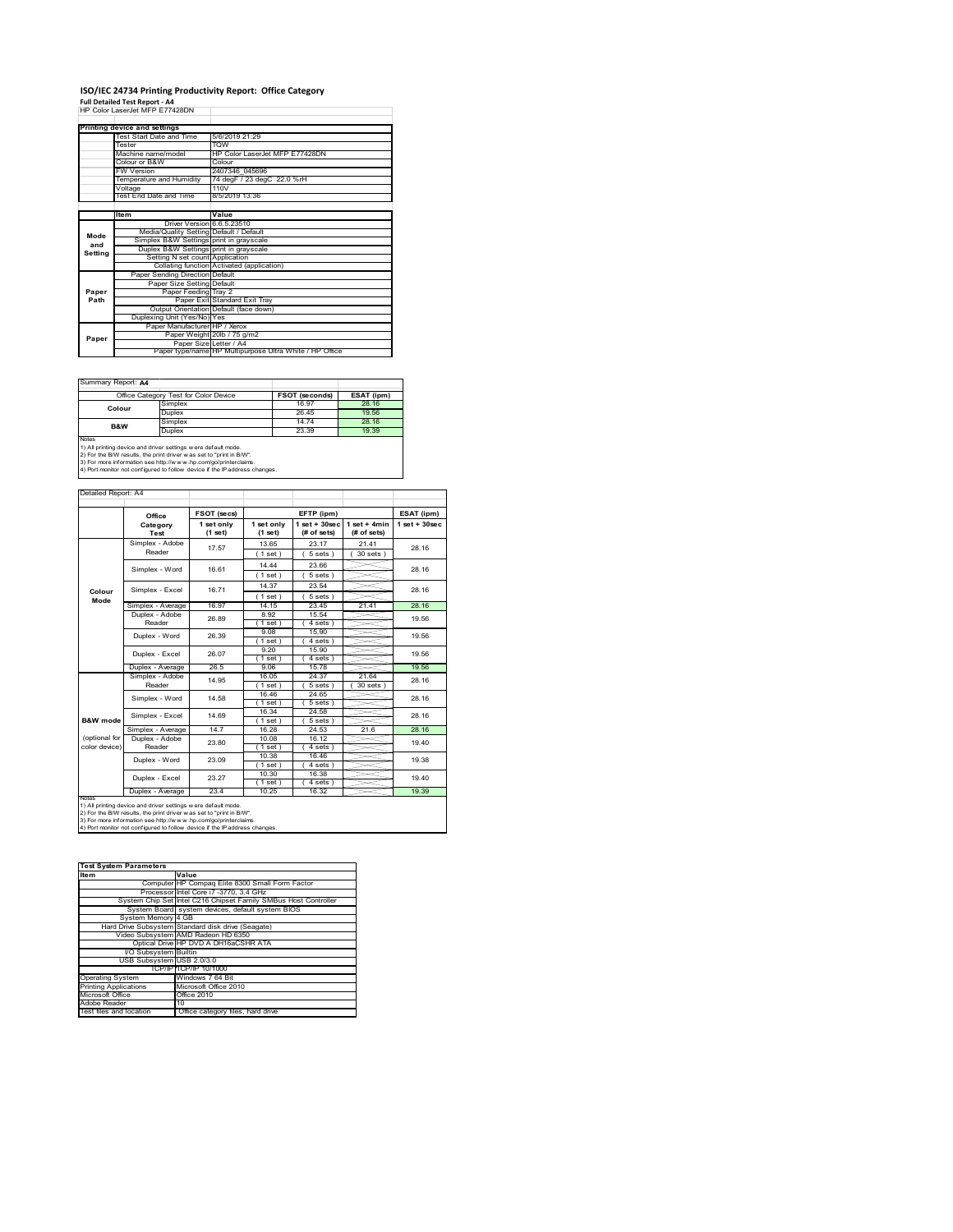## **ISO/IEC 24734 Printing Productivity Report: Office Category<br>Full Detailed Test Report - Tabloid<br>HP Color LaserJet MFP E77428DN**

|         | Printing device and settings            |                                                         |  |
|---------|-----------------------------------------|---------------------------------------------------------|--|
|         | Test Start Date and Time                | 5/6/2019 21:29                                          |  |
|         | Tester                                  | <b>TOW</b>                                              |  |
|         | Machine name/model                      | HP Color LaserJet MFP E77428DN                          |  |
|         | Colour or B&W                           | Colour                                                  |  |
|         | <b>FW Version</b>                       | 2407346 045696                                          |  |
|         | Temperature and Humidity                | 74 degF / 23 degC 22.0 %rH                              |  |
|         | Voltage                                 | 110V                                                    |  |
|         | Test End Date and Time                  | 8/5/2019 13:36                                          |  |
|         |                                         |                                                         |  |
|         | ltem                                    | Value                                                   |  |
|         | Driver Version 6.6.5.23510              |                                                         |  |
| Mode    | Media/Quality Setting Default / Default |                                                         |  |
| and     | Simplex B&W Settings print in grayscale |                                                         |  |
| Setting | Duplex B&W Settings print in grayscale  |                                                         |  |
|         | Setting N set count Application         |                                                         |  |
|         |                                         | Collating function Activated (application)              |  |
|         | Paper Sending Direction Default         |                                                         |  |
|         | Paper Size Setting Default              |                                                         |  |
| Paper   | Paper Feeding Tray 2                    |                                                         |  |
| Path    |                                         | Paper Exit Standard Exit Tray                           |  |
|         |                                         | Output Orientation Default (face down)                  |  |
|         | Duplexing Unit (Yes/No) Yes             |                                                         |  |
|         | Paper Manufacturer HP / Xerox           |                                                         |  |
| Paper   |                                         | Paper Weight 20lb / 75 g/m2                             |  |
|         | Paper Size Letter / A4                  |                                                         |  |
|         |                                         | Paper type/name HP Multipurpose Ultra White / HP Office |  |

Ï

 $\overline{\phantom{a}}$ 

Summary Report: Tabloi

| ------------------------------                                                                                                                        |                                       |                |            |  |  |
|-------------------------------------------------------------------------------------------------------------------------------------------------------|---------------------------------------|----------------|------------|--|--|
|                                                                                                                                                       | Office Category Test for Color Device | FSOT (seconds) | ESAT (ipm) |  |  |
| Color                                                                                                                                                 | Simplex                               | 17.03          | 15.66      |  |  |
|                                                                                                                                                       | Duplex                                | 26.01          | 10.74      |  |  |
| B&W                                                                                                                                                   | Simplex                               | 22.54          | 15.66      |  |  |
|                                                                                                                                                       | Duplex                                | 30.96          | 10.98      |  |  |
| <b>Notes</b><br>1) All printing device and driver settings w ere default mode.<br>2) For the B/W results, the print driver was set to "print in B/W". |                                       |                |            |  |  |

2) For the B/W results, the print driver w as set to "print in B/W".<br>3) For more information see http://w w w .hp.com/go/printerclaims.<br>4) Port monitor not configured to follow device if the IP address changes.

|                                                                                                                                                                                                                                                                                                        | Office            | FSOT (secs)             |                       | EFTP (ipm)                       |                               | ESAT (ipm)         |
|--------------------------------------------------------------------------------------------------------------------------------------------------------------------------------------------------------------------------------------------------------------------------------------------------------|-------------------|-------------------------|-----------------------|----------------------------------|-------------------------------|--------------------|
|                                                                                                                                                                                                                                                                                                        | Category<br>Test  | 1 set only<br>$(1$ set) | 1 set only<br>(1 set) | $1$ set $+30$ sec<br>(# of sets) | $1$ set + 4min<br>(# of sets) | $1$ set + $30$ sec |
|                                                                                                                                                                                                                                                                                                        | Simplex - Adobe   | 24.69                   | 9.72                  | 12.80                            | 12.13                         | 15.66              |
|                                                                                                                                                                                                                                                                                                        | Reader            |                         | (1 set)               | 3 sets                           | $17$ sets $)$                 |                    |
|                                                                                                                                                                                                                                                                                                        | Simplex - Word    | 23.98                   | 10.00                 | 13.10                            |                               | 15.67              |
|                                                                                                                                                                                                                                                                                                        |                   |                         | (1 set)               | 3 sets)                          |                               |                    |
|                                                                                                                                                                                                                                                                                                        | Simplex - Excel   | 23.53                   | 10.19                 | 13.15                            |                               | 15.66              |
| <b>Color Mode</b>                                                                                                                                                                                                                                                                                      |                   |                         | (1 set)               | 3 sets                           |                               |                    |
|                                                                                                                                                                                                                                                                                                        | Simplex - Average | 24.07                   | 9.97                  | 13.01                            | 12.13                         | 15.66              |
|                                                                                                                                                                                                                                                                                                        | Duplex - Adobe    | 35.80                   | 6.70                  | 8.82                             |                               | 10.74              |
|                                                                                                                                                                                                                                                                                                        | Reader            |                         | $1$ set)              | 3 sets)                          |                               |                    |
|                                                                                                                                                                                                                                                                                                        | Duplex - Word     | 33 70                   | 7.10                  | 9.14                             |                               | 1074               |
|                                                                                                                                                                                                                                                                                                        |                   |                         | (1 set)               | 3 sets                           |                               |                    |
|                                                                                                                                                                                                                                                                                                        | Duplex - Excel    | 33.09                   | 7 24<br>$1$ set)      | 9.10<br>3 sets)                  |                               | 10.76              |
|                                                                                                                                                                                                                                                                                                        | Duplex - Average  | 34.20                   | 7.01                  | 9.02                             |                               | 10.74              |
|                                                                                                                                                                                                                                                                                                        | Simplex - Adobe   |                         | 10.56                 | 13.38                            | 12.24                         |                    |
|                                                                                                                                                                                                                                                                                                        | Reader            | 22.72                   | $1$ set $)$           | 3 sets                           | 17 sets                       | 15.66              |
|                                                                                                                                                                                                                                                                                                        |                   |                         | 10.67                 | 13.61                            |                               |                    |
|                                                                                                                                                                                                                                                                                                        | Simplex - Word    | 22.49                   | (1 set)               | 3 sets                           |                               | 15.66              |
|                                                                                                                                                                                                                                                                                                        |                   | 22 40                   | 10.71                 | 13.60                            |                               | 15.66              |
| B&W mode                                                                                                                                                                                                                                                                                               | Simplex - Excel   |                         | (1 set)               | 3 sets)                          |                               |                    |
|                                                                                                                                                                                                                                                                                                        | Simplex - Average | 22.54                   | 10.64                 | 13.53                            | 12.24                         | 15.66              |
| (optional for                                                                                                                                                                                                                                                                                          | Duplex - Adobe    | 32.45                   | 7.38                  | 9.36                             |                               | 10.98              |
| color device)                                                                                                                                                                                                                                                                                          | Reader            |                         | (1 set)               | 3 sets)                          |                               |                    |
|                                                                                                                                                                                                                                                                                                        | Duplex - Word     | 30.25                   | 7.92                  | 9.72                             |                               | 10.98              |
|                                                                                                                                                                                                                                                                                                        |                   |                         | (1 set)               | $3 sets$ )                       |                               |                    |
|                                                                                                                                                                                                                                                                                                        | Duplex - Excel    | 30.16                   | 7.94                  | 970                              |                               | 11.00              |
|                                                                                                                                                                                                                                                                                                        |                   |                         |                       |                                  |                               |                    |
|                                                                                                                                                                                                                                                                                                        |                   |                         |                       |                                  |                               |                    |
| 3 sets)<br>$1$ set)<br>30.96<br>7.74<br>10.98<br>Duplex - Average<br>9.59<br><b>NOIRS</b><br>1) All printing device and driver settings w ere default mode.<br>2) For the B/W results, the print driver w as set to "print in B/W".<br>3) For more information see http://www.hp.com/go/printerclaims. |                   |                         |                       |                                  |                               |                    |

| <b>Test System Parameters</b> |                                                                 |  |  |
|-------------------------------|-----------------------------------------------------------------|--|--|
| <b>Item</b>                   | Value                                                           |  |  |
|                               | Computer HP Compag Elite 8300 Small Form Factor                 |  |  |
|                               | Processor Intel Core i7 -3770, 3.4 GHz                          |  |  |
|                               | System Chip Set Intel C216 Chipset Family SMBus Host Controller |  |  |
|                               | System Board system devices, default system BIOS                |  |  |
| System Memory 4 GB            |                                                                 |  |  |
|                               | Hard Drive Subsystem Standard disk drive (Seagate)              |  |  |
|                               | Video Subsystem AMD Radeon HD 6350                              |  |  |
|                               | Optical Drive HP DVD A DH16aCSHR ATA                            |  |  |
| I/O Subsystem Builtin         |                                                                 |  |  |
| USB Subsystem USB 2.0/3.0     |                                                                 |  |  |
|                               | TCP/IPITCP/IP 10/1000                                           |  |  |
| <b>Operating System</b>       | Windows 7 64 Bit                                                |  |  |
| <b>Printing Applications</b>  | Microsoft Office 2010                                           |  |  |
| Microsoft Office              | Office 2010                                                     |  |  |
| Adobe Reader                  | 10                                                              |  |  |
| Test files and location       | Office category files, hard drive                               |  |  |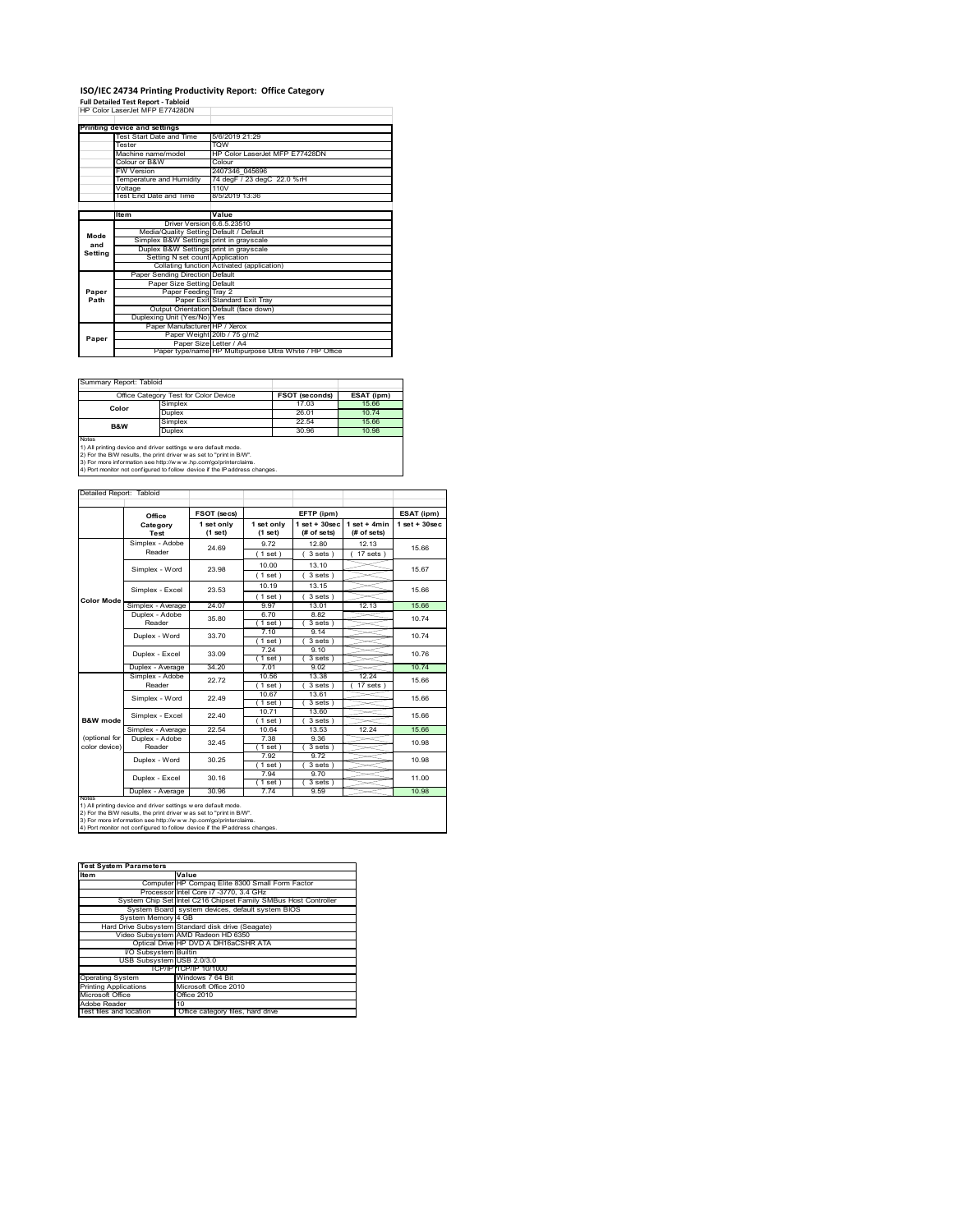## **ISO/IEC 24734 Printing Productivity Report: Office Category**

**Full Detailed Test Report ‐ A3** HP Color LaserJet MFP E77428DN

|         | Printing device and settings            |                                                         |
|---------|-----------------------------------------|---------------------------------------------------------|
|         | Test Start Date and Time                | 5/6/2019 21:29                                          |
|         | Tester                                  | <b>TOW</b>                                              |
|         | Machine name/model                      | HP Color LaserJet MFP E77428DN                          |
|         | Colour or B&W                           | Colour                                                  |
|         | <b>FW Version</b>                       | 2407346 045696                                          |
|         | Temperature and Humidity                | 74 degF / 23 degC 22.0 %rH                              |
|         | Voltage                                 | 110V                                                    |
|         | Test End Date and Time                  | 8/5/2019 13:36                                          |
|         |                                         |                                                         |
|         | <b>Item</b>                             | Value                                                   |
|         | Driver Version 6.6.5.23510              |                                                         |
| Mode    | Media/Quality Setting Default / Default |                                                         |
| and     | Simplex B&W Settings print in grayscale |                                                         |
| Setting | Duplex B&W Settings print in grayscale  |                                                         |
|         | Setting N set count Application         |                                                         |
|         |                                         | Collating function Activated (application)              |
|         | Paper Sending Direction Default         |                                                         |
|         | Paper Size Setting Default              |                                                         |
| Paper   | Paper Feeding Tray 2                    |                                                         |
| Path    |                                         | Paper Exit Standard Exit Tray                           |
|         |                                         | Output Orientation Default (face down)                  |
|         | Duplexing Unit (Yes/No) Yes             |                                                         |
|         | Paper Manufacturer HP / Xerox           |                                                         |
| Paper   |                                         | Paper Weight 20lb / 75 g/m2                             |
|         | Paper Size Letter / A4                  |                                                         |
|         |                                         | Paper type/name HP Multipurpose Ultra White / HP Office |

Ī.

Summary Report: A3

|                                                                                                                                                       | Office Category Test for Color Device | <b>FSOT (seconds)</b> | ESAT (ipm) |  |  |
|-------------------------------------------------------------------------------------------------------------------------------------------------------|---------------------------------------|-----------------------|------------|--|--|
| Color                                                                                                                                                 | Simplex                               | 17.03                 | 15.66      |  |  |
|                                                                                                                                                       | Duplex                                | 26.01                 | 10.82      |  |  |
| <b>B&amp;W</b>                                                                                                                                        | Simplex                               | 22.52                 | 15.66      |  |  |
|                                                                                                                                                       | Duplex                                | 31 45                 | 11.05      |  |  |
| <b>Notes</b><br>1) All printing device and driver settings w ere default mode.<br>2) For the B/W results, the print driver was set to "print in B/W". |                                       |                       |            |  |  |

2) For the B/W results, the print driver w as set to "print in B/W".<br>3) For more information see http://w w w .hp.com/go/printerclaims.<br>4) Port monitor not configured to follow device if the IP address changes.

| Detailed Report: A3            |                           |                           |                                     |                                   |                               |                    |
|--------------------------------|---------------------------|---------------------------|-------------------------------------|-----------------------------------|-------------------------------|--------------------|
|                                |                           |                           |                                     |                                   |                               |                    |
|                                | Office                    | FSOT (secs)<br>EFTP (ipm) |                                     |                                   |                               | ESAT (ipm)         |
|                                | Category<br>Test          | 1 set only<br>(1 set)     | 1 set only<br>(1 set)               | $1$ set + $30$ sec<br>(# of sets) | $1$ set + 4min<br>(# of sets) | $1$ set + $30$ sec |
|                                | Simplex - Adobe<br>Reader | 24 70                     | 9 7 1<br>(1 set)                    | 1288<br>3 sets)                   | 12 15<br>$17$ sets $)$        | 15.66              |
|                                | Simplex - Word            | 23.78                     | 10.09<br>(1 set)                    | 13.12<br>3 sets)                  |                               | 15.66              |
|                                | Simplex - Excel           | 23.58                     | 10.17<br>$1$ set $)$                | 13.25<br>$3 sets$ )               |                               | 15.67              |
| <b>Color Mode</b>              | Simplex - Average         | 24.02                     | 9.99                                | 13.08                             | 12.15                         | 15.66              |
|                                | Duplex - Adobe<br>Reader  | 35 74                     | 6.70<br>8.96<br>3 sets)<br>$1$ set) |                                   |                               | 10.82              |
|                                | Duplex - Word             | 33 71                     | 7.10<br>1 set                       | 9.18<br>3 sets                    |                               | 10.82              |
|                                | Duplex - Excel            | 33.08                     | 7.24<br>$1$ set)                    | 9.18<br>3 sets)                   |                               | 10.82              |
|                                | Duplex - Average          | 34.18                     | 7.01                                | 9.10                              |                               | 10.82              |
|                                | Simplex - Adobe<br>Reader | 22.80                     | 10.53<br>(1 set)                    | 13 40<br>3 sets                   | 12 24<br>17 sets              | 15.66              |
|                                | Simplex - Word            | 22 21                     | 10.80<br>(1 set)                    | 13.60<br>3 sets)                  |                               | 15.67              |
| <b>B&amp;W</b> mode            | Simplex - Excel           | 22.55                     | 10.64<br>$1$ set)                   | 13.66<br>3 sets)                  |                               | 15.67              |
|                                | Simplex - Average         | 22.52                     | 10.65                               | 13.55                             | 12.24                         | 15.66              |
| (optional for<br>color device) | Duplex - Adobe<br>Reader  | 3272                      | 7.32<br>(1 set)                     | 9.40<br>3 sets)                   |                               | 11.04              |
|                                | Duplex - Word             | 31.00                     | 7.72<br>(1 set)                     | 9.64<br>$3 sets$ )                |                               | 11.06              |
|                                | Duplex - Excel            | 30.62                     | 7.82<br>$1$ set)                    | 9.62<br>$3 sets$ )                |                               | 11.06              |
|                                | Duplex - Average          | 31.45                     | 7.62                                | 9.55                              |                               | 11.05              |
| <b>NOtes</b>                   |                           |                           |                                     |                                   |                               |                    |

notes<br>1) All printing device and driver settings were default mode.<br>2) For the B/W results, the print driver was set to "print in B/W".<br>3) For more information see http://www.hp.com/go/printerclaims.<br>4) Por monitor not con

| <b>Test System Parameters</b> |                                                                 |  |  |  |
|-------------------------------|-----------------------------------------------------------------|--|--|--|
| <b>Item</b>                   | Value                                                           |  |  |  |
|                               | Computer HP Compag Elite 8300 Small Form Factor                 |  |  |  |
|                               | Processor Intel Core i7 -3770, 3.4 GHz                          |  |  |  |
|                               | System Chip Set Intel C216 Chipset Family SMBus Host Controller |  |  |  |
|                               | System Board system devices, default system BIOS                |  |  |  |
| System Memory 4 GB            |                                                                 |  |  |  |
|                               | Hard Drive Subsystem Standard disk drive (Seagate)              |  |  |  |
|                               | Video Subsystem AMD Radeon HD 6350                              |  |  |  |
|                               | Optical Drive HP DVD A DH16aCSHR ATA                            |  |  |  |
| I/O Subsystem Builtin         |                                                                 |  |  |  |
| USB Subsystem USB 2.0/3.0     |                                                                 |  |  |  |
|                               | TCP/IP TCP/IP 10/1000                                           |  |  |  |
| <b>Operating System</b>       | Windows 7 64 Bit                                                |  |  |  |
| <b>Printing Applications</b>  | Microsoft Office 2010                                           |  |  |  |
| Microsoft Office              | Office 2010                                                     |  |  |  |
| Adobe Reader                  | 10                                                              |  |  |  |
| Test files and location       | Office category files, hard drive                               |  |  |  |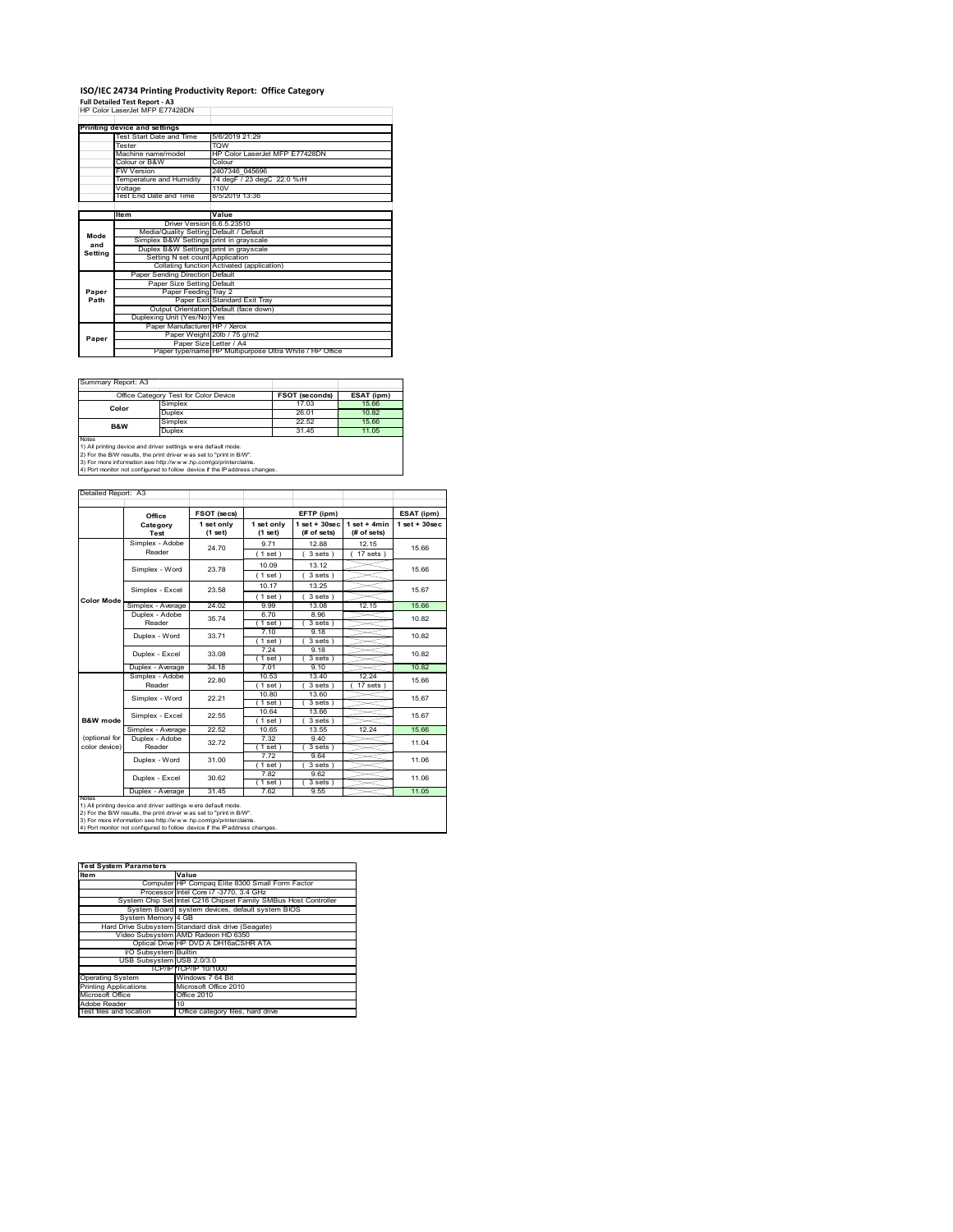## **ISO/IEC 24734 Printing Productivity Report: Office Category<br>Feature Performance Full Report - Office Feature Performance Test<br>HP Color LaserJet MFP E77428DN**

|         | Printing device and settings            |                                                         |
|---------|-----------------------------------------|---------------------------------------------------------|
|         | Test Start Date and Time                | 5/6/2019 21:29                                          |
|         | Tester                                  | <b>TOW</b>                                              |
|         | Machine name/model                      | HP Color LaserJet MFP E77428DN                          |
|         | Colour or B&W                           | Colour                                                  |
|         | FW Version                              | 2407346 045696                                          |
|         | Temperature and Humidity                | 74 degF / 23 degC 22.0 %rH                              |
|         | Voltage                                 | 110V                                                    |
|         | Test End Date and Time                  | 8/5/2019 13:36                                          |
|         |                                         |                                                         |
|         | <b>Item</b>                             | Value                                                   |
|         | Driver Version 6.6.5.23510              |                                                         |
| Mode    | Media/Quality Setting Default / Default |                                                         |
| and     | Simplex B&W Settings print in grayscale |                                                         |
| Setting | Duplex B&W Settings print in grayscale  |                                                         |
|         | Setting N set count Application         |                                                         |
|         |                                         | Collating function Activated (application)              |
|         | Paper Sending Direction Default         |                                                         |
|         | Paper Size Setting Default              |                                                         |
| Paper   | Paper Feeding Tray 2                    |                                                         |
| Path    |                                         | Paper Exit Standard Exit Tray                           |
|         |                                         | Output Orientation Default (face down)                  |
|         | Duplexing Unit (Yes/No) Yes             |                                                         |
|         | Paper Manufacturer HP / Xerox           |                                                         |
| Paper   |                                         | Paper Weight 20lb / 75 g/m2                             |
|         | Paper Size Letter / A4                  |                                                         |
|         |                                         | Paper type/name HP Multipurpose Ultra White / HP Office |

٦

| ISO Print Productivity Report: Feature Performance Test Summary                                                                                                                                                                                                                             |               |                                      |                                      |  |  |
|---------------------------------------------------------------------------------------------------------------------------------------------------------------------------------------------------------------------------------------------------------------------------------------------|---------------|--------------------------------------|--------------------------------------|--|--|
| <b>Printing Modes</b>                                                                                                                                                                                                                                                                       |               |                                      | <b>Feature Performance Ratio</b>     |  |  |
| (Feature Adobe Reader - Office test file)                                                                                                                                                                                                                                                   |               | FSOT (base)<br><b>FSOT (feature)</b> | <b>ESAT (feature)</b><br>ESAT (base) |  |  |
| A5, Landscape Feed, Simplex, Colour                                                                                                                                                                                                                                                         | Simplex       |                                      |                                      |  |  |
| A5. Portrait Feed. Simplex. Colour                                                                                                                                                                                                                                                          | Simplex       | 101%                                 | 100%                                 |  |  |
| Legal, Simplex, Colour                                                                                                                                                                                                                                                                      | Simplex       | 75%                                  | 64%                                  |  |  |
| Legal, Duplex, Colour                                                                                                                                                                                                                                                                       | <b>Duplex</b> | 51%                                  | 42%                                  |  |  |
| A4, 1200 dpi, Simplex, Colour                                                                                                                                                                                                                                                               | Simplex       |                                      |                                      |  |  |
| Letter, 1200 dpi. Simplex, Colour                                                                                                                                                                                                                                                           | Simplex       |                                      |                                      |  |  |
| A4. General Office. Simplex. Colour                                                                                                                                                                                                                                                         | Simplex       |                                      |                                      |  |  |
| Letter, General Office, Simplex, Colour                                                                                                                                                                                                                                                     | Simplex       |                                      |                                      |  |  |
| A5, Landscape Feed, Simplex, B/W                                                                                                                                                                                                                                                            | Simplex       |                                      |                                      |  |  |
| A5, Portrait Feed, Simplex, B/W                                                                                                                                                                                                                                                             | Simplex       | 101%                                 | 100%                                 |  |  |
| Legal, Simplex, B/W                                                                                                                                                                                                                                                                         | Simplex       | 72%                                  | 64%                                  |  |  |
| Legal, Duplex, B/W                                                                                                                                                                                                                                                                          | <b>Duplex</b> | 51%                                  | 43%                                  |  |  |
| A4. 1200 dpi. Simplex, B/W                                                                                                                                                                                                                                                                  | Simplex       |                                      |                                      |  |  |
| Letter, 1200 dpi, Simplex, B/W                                                                                                                                                                                                                                                              | Simplex       |                                      |                                      |  |  |
| A4, General Office, Simplex, B/W                                                                                                                                                                                                                                                            | Simplex       |                                      |                                      |  |  |
| Letter, General Office, Simplex, B/W                                                                                                                                                                                                                                                        | Simplex       |                                      |                                      |  |  |
| Notes<br>1) All printing device and driver settings w ere default mode.<br>2) Test conducted with 8-paper Office Feature Performance file.<br>3) For more information see http://www.hp.com/go/printerclaims.<br>4) Port monitor not configured to follow device if the IP address changes. |               |                                      |                                      |  |  |

| Feature Performance Full Report - Feature Printing Mode: 'Office' Feature Performance Test                                                                                                                                                                                                 |                     |                            |                      |                                  |                                                |                                      |  |
|--------------------------------------------------------------------------------------------------------------------------------------------------------------------------------------------------------------------------------------------------------------------------------------------|---------------------|----------------------------|----------------------|----------------------------------|------------------------------------------------|--------------------------------------|--|
| <b>Printing Modes</b>                                                                                                                                                                                                                                                                      |                     | <b>Base Printing Mode</b>  |                      | <b>Feature Performance</b>       |                                                |                                      |  |
| Feature Adobe Reader - Office<br>test file (8-page)                                                                                                                                                                                                                                        | <b>FSOT</b><br>Base | <b>ESAT</b><br><b>Base</b> | 1 set<br>FSOT (secs) | $1$ set $+30$ sec.<br>ESAT (ipm) | <b>FSOT (base)</b><br><b>FSOT</b><br>(feature) | <b>ESAT (feature)</b><br>ESAT (base) |  |
| A5, Landscape Feed, Simplex, Colour                                                                                                                                                                                                                                                        | 25.78               | 28.16                      |                      |                                  |                                                |                                      |  |
| A5. Portrait Feed. Simplex. Colour                                                                                                                                                                                                                                                         | 25.78               | 28.16                      | 25.76                | 28.2                             | 101%                                           | 100%                                 |  |
| Legal, Simplex, Colour                                                                                                                                                                                                                                                                     | 26.19               | 28.16                      | 35.16                | 18.2                             | 75%                                            | 64%                                  |  |
| Legal, Duplex, Colour                                                                                                                                                                                                                                                                      | 26.19               | 28.16                      | 51.97                | 12.0                             | 51%                                            | 42%                                  |  |
| A4. 1200 dpi. Simplex. Colour                                                                                                                                                                                                                                                              | 25.78               | 28.16                      |                      |                                  |                                                |                                      |  |
| Letter, 1200 dpi, Simplex, Colour                                                                                                                                                                                                                                                          | 26.19               | 28.16                      |                      |                                  |                                                |                                      |  |
| A4, General Office, Simplex, Colour                                                                                                                                                                                                                                                        | 25.78               | 28.16                      |                      |                                  |                                                |                                      |  |
| Letter, General Office, Simplex, Colour                                                                                                                                                                                                                                                    | 26.19               | 28.16                      |                      |                                  |                                                |                                      |  |
| A5, Landscape Feed, Simplex, B/W                                                                                                                                                                                                                                                           | 23.66               | 28.17                      |                      |                                  |                                                |                                      |  |
| A5. Portrait Feed. Simplex. B/W                                                                                                                                                                                                                                                            | 23.66               | 28.17                      | 23 44                | 28.2                             | 101%                                           | 100%                                 |  |
| Legal, Simplex, B/W                                                                                                                                                                                                                                                                        | 23.51               | 28.17                      | 32.83                | 18.2                             | 72%                                            | 64%                                  |  |
| Legal, Duplex, B/W                                                                                                                                                                                                                                                                         | 23.51               | 28.17                      | 46.83                | 12.3                             | 51%                                            | 43%                                  |  |
| A4. 1200 dpi. Simplex. B/W                                                                                                                                                                                                                                                                 | 23.66               | 28.17                      |                      |                                  |                                                |                                      |  |
| Letter, 1200 dpi, Simplex, B/W                                                                                                                                                                                                                                                             | 23.51               | 28.17                      |                      |                                  |                                                |                                      |  |
| A4, General Office, Simplex, B/W                                                                                                                                                                                                                                                           | 23.66               | 28.17                      |                      |                                  |                                                |                                      |  |
| Letter, General Office, Simplex, B/W                                                                                                                                                                                                                                                       | 23.51               | 28.17                      |                      |                                  |                                                |                                      |  |
| Notes<br>1) All printing device and driver settings w ere default mode.<br>2) Test conducted with 8-paper Office Feature Performance file<br>3) For more information see http://www.hp.com/go/printerclaims.<br>4) Port monitor not configured to follow device if the IP address changes. |                     |                            |                      |                                  |                                                |                                      |  |

|        | <b>Test System Parameters</b> |                                                                 |
|--------|-------------------------------|-----------------------------------------------------------------|
|        | <b>Item</b>                   | Value                                                           |
|        |                               | Computer HP Compaq Elite 8300 Small Form Factor                 |
|        |                               | Processor Intel Core i7 -3770, 3.4 GHz                          |
|        |                               | System Chip Set Intel C216 Chipset Family SMBus Host Controller |
|        |                               | System Board system devices, default system BIOS                |
| Test   | System Memory 4 GB            |                                                                 |
| System |                               | Hard Drive Subsystem Standard disk drive (Seagate)              |
|        |                               | Video Subsystem AMD Radeon HD 6350                              |
|        |                               | Optical Drive HP DVD A DH16aCSHR ATA                            |
|        | I/O Subsystem Builtin         |                                                                 |
|        | USB Subsystem USB 2.0/3.0     |                                                                 |
| I/O    |                               | TCP/IPITCP/IP 10/1000                                           |
|        | <b>Operating System</b>       | Windows 7 64 Bit                                                |
|        | <b>Printing Applications</b>  | Microsoft Office 2010                                           |
|        | Software Microsoft Office     | Office 2010                                                     |
|        | Adobe Reader                  | 10                                                              |
|        | Test files and location       | Office category files, hard drive                               |
|        |                               |                                                                 |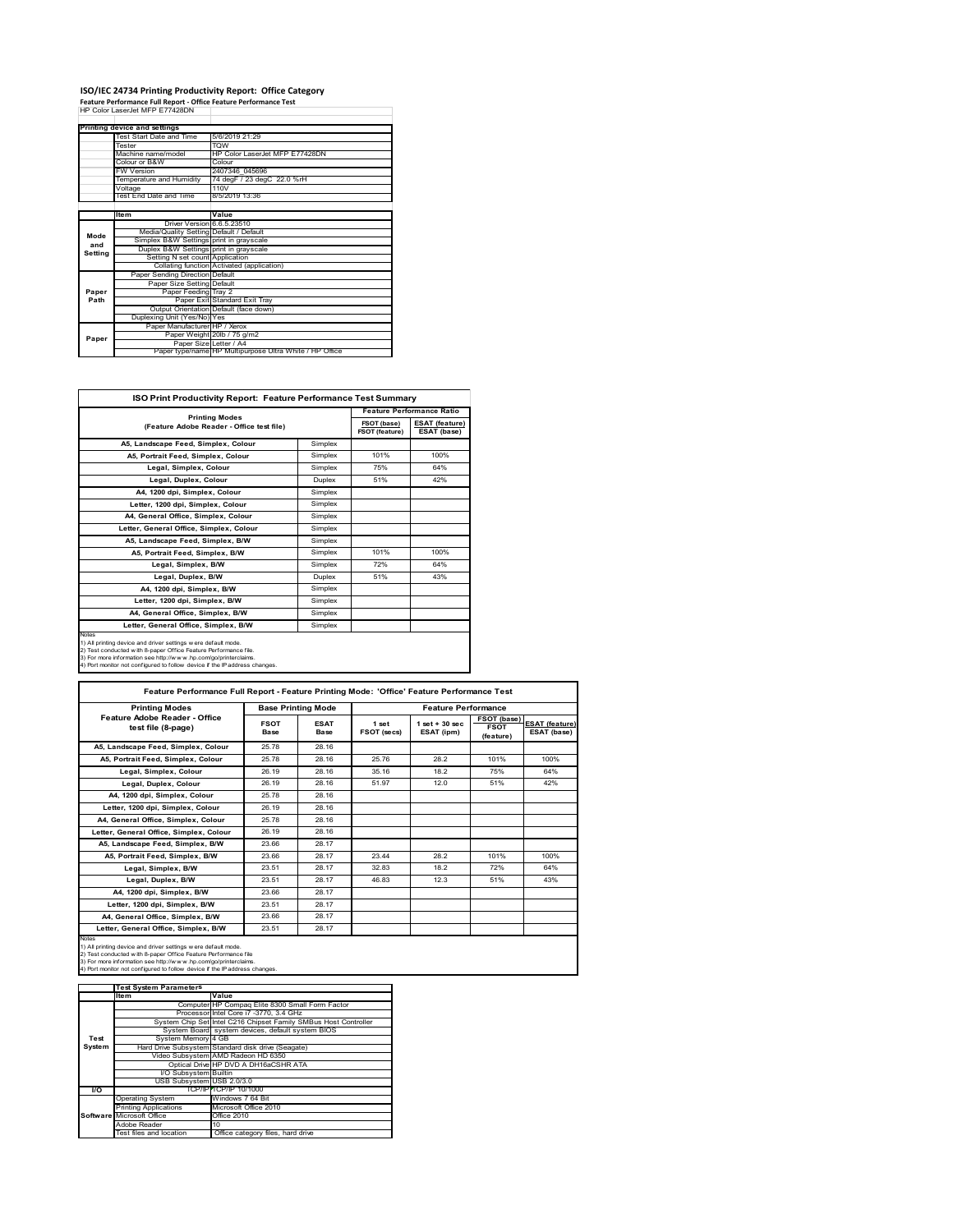#### **ISO/IEC 17629 First Print Out Time Report: Office Category Full Detailed Test Report ‐ LETTER** HP Color LaserJet MFP E77428DN

|            | 88 CAROL LASHIJHI MEP E77476UN |                                |  |  |  |
|------------|--------------------------------|--------------------------------|--|--|--|
|            | Printing device and settings   |                                |  |  |  |
|            | Test Start Date and Time       | 5/6/2019 21:29                 |  |  |  |
|            | Tester                         | <b>TOW</b>                     |  |  |  |
|            | Machine name/model             | HP Color LaserJet MFP E77428DN |  |  |  |
|            | Colour or B&W                  | Colour                         |  |  |  |
|            | <b>FW Version</b>              | 2407346 045696                 |  |  |  |
|            | Configuration (options)        | Default                        |  |  |  |
|            | Controller                     | N/A                            |  |  |  |
|            | Printing device page count     | Not Specified                  |  |  |  |
|            | Printing supplies page count   | Not Specified                  |  |  |  |
|            | Temperature and Humidity       | 74 degF / 23 degC 22.0 %rH     |  |  |  |
|            | Voltage                        | 110V                           |  |  |  |
|            | Test End Date and Time         | 8/5/2019 13:36                 |  |  |  |
|            |                                |                                |  |  |  |
|            | <b>Item</b>                    | Value                          |  |  |  |
| Mode       | PDL and driver version         | 6.6.5.23510                    |  |  |  |
| and        | Print Quality mode             | default                        |  |  |  |
| Setting    | <b>B&amp;W</b> settings        | default                        |  |  |  |
|            | Paper feed orientation         | Short Edge                     |  |  |  |
| Paper      | Paper type setting             | default                        |  |  |  |
|            | Paper feeding                  | Standard cassette              |  |  |  |
|            | Paper exit                     | Standard exit tray             |  |  |  |
| Paper Path | Output orientation             | default (face up or face down) |  |  |  |

**ISO First Page Out Time Summary Report: Office Category**

| Summary Report: Letter |         |                           |  |
|------------------------|---------|---------------------------|--|
|                        |         | FPOT from Ready (seconds) |  |
| Color                  | Simplex | 10.50                     |  |
|                        | Duplex  |                           |  |
| <b>B&amp;W</b>         | Simplex | 8.36                      |  |
|                        | Duplex  |                           |  |
| Notes                  |         |                           |  |

Notes<br>1) All printing device and driver settings were default mode.<br>2) For the BW results, the print driver was set to "print in BW".<br>3) For more information see http://www.hp.com/golprinterclaims.<br>4) Port montor not confi

| <b>Detailed Report: LETTER</b> |                                                                                                                                                                                                                                                                                                                                                                                                             |                           |                                   |                                   |                            |                   |            |
|--------------------------------|-------------------------------------------------------------------------------------------------------------------------------------------------------------------------------------------------------------------------------------------------------------------------------------------------------------------------------------------------------------------------------------------------------------|---------------------------|-----------------------------------|-----------------------------------|----------------------------|-------------------|------------|
|                                |                                                                                                                                                                                                                                                                                                                                                                                                             |                           |                                   |                                   |                            |                   |            |
|                                |                                                                                                                                                                                                                                                                                                                                                                                                             | Word<br>(seconds)         | Excel<br>(seconds)                | Adobe<br>Reader<br>(seconds)      | Average<br>(seconds)       | <b>Delay Time</b> |            |
|                                | FPOT from Ready - Simplex                                                                                                                                                                                                                                                                                                                                                                                   | 10.18                     | 10.41                             | 10.91                             | 10.50                      | 21 Seconds        |            |
|                                | FPOT from Ready - Duplex                                                                                                                                                                                                                                                                                                                                                                                    |                           |                                   |                                   |                            |                   |            |
| <b>Color Mode</b>              | FPOT from Sleep - Simplex                                                                                                                                                                                                                                                                                                                                                                                   |                           |                                   | 34.52                             |                            | 95 Minutes        |            |
|                                | Recovery Time                                                                                                                                                                                                                                                                                                                                                                                               |                           |                                   | 23.6                              |                            |                   |            |
|                                | FPOT from Off - Simplex                                                                                                                                                                                                                                                                                                                                                                                     |                           |                                   | 154.97                            |                            |                   |            |
|                                | Warm-up Time                                                                                                                                                                                                                                                                                                                                                                                                |                           |                                   | 144.06                            |                            |                   |            |
|                                | FPOT from Ready - Simplex                                                                                                                                                                                                                                                                                                                                                                                   | 8.18                      | 8.32                              | 8.58                              | 8.36                       | 21 Seconds        |            |
|                                | FPOT from Ready - Duplex                                                                                                                                                                                                                                                                                                                                                                                    |                           |                                   |                                   |                            |                   |            |
| <b>B&amp;W Mode</b>            | FPOT from Sleep - Simplex                                                                                                                                                                                                                                                                                                                                                                                   |                           |                                   | 31.05                             |                            | 95 Minutes        |            |
|                                | Recovery Time                                                                                                                                                                                                                                                                                                                                                                                               |                           |                                   | 22.5                              |                            |                   |            |
|                                | FPOT from Off - Simplex                                                                                                                                                                                                                                                                                                                                                                                     |                           |                                   | 154.47                            |                            |                   |            |
|                                | Warm-up Time                                                                                                                                                                                                                                                                                                                                                                                                |                           |                                   | 145.89                            |                            |                   |            |
| <b>HP Data Table</b>           | 1) All printing device and driver settings w ere default mode.<br>2) For the B/W results, the print driver was set to "print in B/W".<br>3) For more information see http://www.hp.com/go/printerclaims.<br>4) Port monitor not configured to follow device if the IP address changes.<br>5) Page counts w ere collected after completion of the tests.<br>6) Details for FPOT from Sleep are show n below. |                           |                                   |                                   |                            |                   |            |
| <b>Detailed Report: LETTER</b> |                                                                                                                                                                                                                                                                                                                                                                                                             |                           |                                   |                                   |                            |                   |            |
|                                |                                                                                                                                                                                                                                                                                                                                                                                                             | <b>FPOT Avg</b><br>(secs) | FPOT (secs)<br><b>Iteration 1</b> | FPOT (secs)<br><b>Iteration 2</b> | FPOT (secs)<br>Iteration 3 | Application       | Delay Time |
|                                | FPOT from Sleep                                                                                                                                                                                                                                                                                                                                                                                             | 34.52                     | 34.40                             | 34.64                             | N/A                        | Adobe Reader      | 95 Minutes |
| <b>Color Mode</b>              | FPOT from Sleep (15 minutes)<br>HP/Non ISO Test                                                                                                                                                                                                                                                                                                                                                             | 20.19                     | 18.36                             | 22.02                             | N/A                        | Adobe Reader      | 15 Minutes |
| <b>B&amp;W Mode</b>            | FPOT from Sleep                                                                                                                                                                                                                                                                                                                                                                                             | 31.05                     | 31.27                             | 30.83                             | N/A                        | Adobe Reader      | 95 Minutes |

|            | <b>Test System Parameters</b> |                                                       |  |  |  |
|------------|-------------------------------|-------------------------------------------------------|--|--|--|
|            | <b>Item</b>                   | Value                                                 |  |  |  |
|            | Computer                      | HP Compag Elite 8300 Small Form Factor                |  |  |  |
|            | Processor                     | Intel Core i7 -3770, 3.4 GHz                          |  |  |  |
|            | System Chip Set               | Intel C216 Chipset Family SMBus Host Controller       |  |  |  |
|            | System Board                  | system devices, default system BIOS                   |  |  |  |
| Test       | <b>System Memory</b>          | 4 GB                                                  |  |  |  |
| System     | <b>Hard Drive Subsystem</b>   | Standard disk drive (Seagate)                         |  |  |  |
|            | Video Subsystem               | AMD Radeon HD 6350                                    |  |  |  |
|            | Optical Drive                 | HP DVD A DH16aCSHR ATA                                |  |  |  |
|            | I/O Subsystem                 | Builtin                                               |  |  |  |
|            | <b>USB Subsystem</b>          | USB 2.0/3.0                                           |  |  |  |
| Printing   |                               |                                                       |  |  |  |
| Device     | TCP/IP                        | 10/1000                                               |  |  |  |
| Connection |                               |                                                       |  |  |  |
|            | <b>Operating System</b>       | Windows 7 Business/Ultimate, 64 bit, Build 7601, SP 1 |  |  |  |
|            | <b>Printing Applications</b>  | Microsoft Office 2010 SP2                             |  |  |  |
| Software   |                               | Adobe Reader 10.1.4                                   |  |  |  |
|            | <b>Print Driver</b>           | 6.6.5.23510                                           |  |  |  |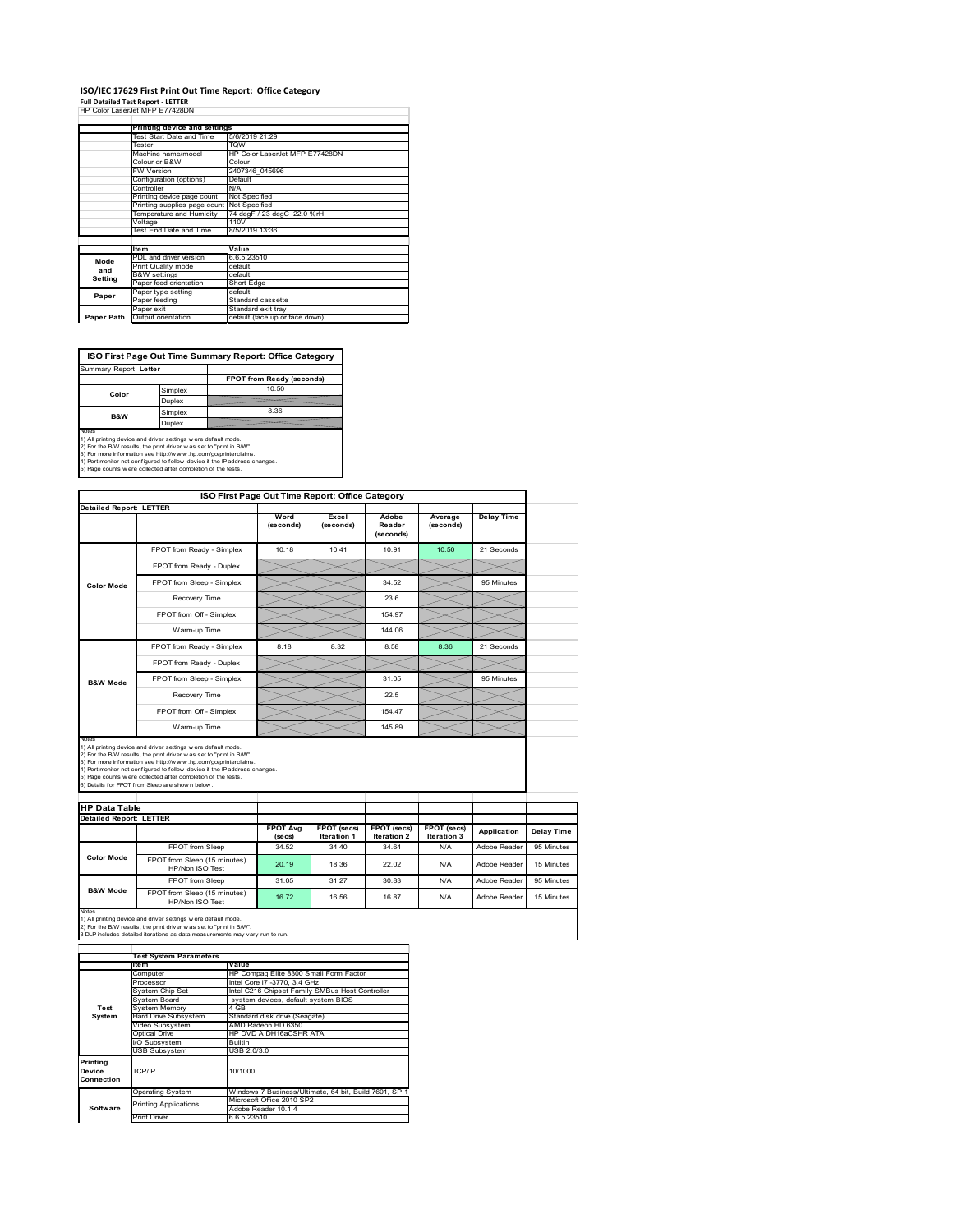#### **ISO/IEC 17629 First Print Out Time Report: Office Category**  $\overline{1}$

**Full Detailed Test Report ‐ A4** HP Color LaserJet MFP E77428DN

|            | Printing device and settings               |                                |  |  |
|------------|--------------------------------------------|--------------------------------|--|--|
|            | Test Start Date and Time                   | 5/6/2019 21:29                 |  |  |
|            | Tester                                     | <b>TOW</b>                     |  |  |
|            | Machine name/model                         | HP Color LaserJet MFP E77428DN |  |  |
|            | Colour or B&W                              | Colour                         |  |  |
|            | <b>FW Version</b>                          | 2407346 045696                 |  |  |
|            | Configuration (options)                    | Default                        |  |  |
|            | Controller                                 | N/A                            |  |  |
|            | Printing device page count                 | Not Specified                  |  |  |
|            | Printing supplies page count Not Specified |                                |  |  |
|            | Temperature and Humidity                   | 74 degF / 23 degC 22.0 %rH     |  |  |
|            | Voltage                                    | 110V                           |  |  |
|            | Test End Date and Time                     | 8/5/2019 13:36                 |  |  |
|            |                                            |                                |  |  |
|            | <b>Item</b>                                | Value                          |  |  |
| Mode       | PDL and driver version                     | 6.6.5.23510                    |  |  |
| and        | Print Quality mode                         | default                        |  |  |
| Setting    | <b>B&amp;W</b> settings                    | default                        |  |  |
|            | Paper feed orientation                     | Short Edge                     |  |  |
| Paper      | Paper type setting                         | default                        |  |  |
|            | Paper feeding                              | Standard cassette              |  |  |
|            | Paper exit                                 | Standard exit tray             |  |  |
| Paper Path | Output orientation                         | default (face up or face down) |  |  |

**ISO First Page Out Time Summary Report: Office Category**

| Summary Report: A4 |         |                           |
|--------------------|---------|---------------------------|
|                    |         | FPOT from Ready (seconds) |
| Colour             | Simplex | 10.53                     |
|                    | Duplex  |                           |
| <b>B&amp;W</b>     | Simplex | 8.24                      |
|                    | Duplex  |                           |
| $k = 1 - 1$        |         |                           |

Notes<br>1) All printing device and driver settings were default mode.<br>2) For the BAV results, the print driver was set to "print in BAV".<br>3) For more information see http://www.hp.com/golprinterclaims.<br>4) Port monitor not co

|                                                    |                                                                                                                                                                                                                                                                                                                                                                                                             | ISO First Page Out Time Report: Office Category |                    |                              |                      |                              |                          |
|----------------------------------------------------|-------------------------------------------------------------------------------------------------------------------------------------------------------------------------------------------------------------------------------------------------------------------------------------------------------------------------------------------------------------------------------------------------------------|-------------------------------------------------|--------------------|------------------------------|----------------------|------------------------------|--------------------------|
| <b>Detailed Report: A4</b>                         |                                                                                                                                                                                                                                                                                                                                                                                                             | Word<br>(seconds)                               | Excel<br>(seconds) | Adobe<br>Reader<br>(seconds) | Average<br>(seconds) | <b>Delay Time</b>            |                          |
|                                                    | FPOT from Ready - Simplex                                                                                                                                                                                                                                                                                                                                                                                   | 10.27                                           | 10.44              | 10.86                        | 10.53                | 21 Seconds                   |                          |
|                                                    | FPOT from Ready - Duplex                                                                                                                                                                                                                                                                                                                                                                                    |                                                 |                    |                              |                      |                              |                          |
| <b>Color Mode</b>                                  | FPOT from Sleep - Simplex                                                                                                                                                                                                                                                                                                                                                                                   |                                                 |                    | 33.24                        |                      | 95 Minutes                   |                          |
|                                                    | Recovery Time                                                                                                                                                                                                                                                                                                                                                                                               |                                                 |                    | 22.4                         |                      |                              |                          |
|                                                    | FPOT from Off - Simplex                                                                                                                                                                                                                                                                                                                                                                                     |                                                 |                    | 155.12                       |                      |                              |                          |
|                                                    | Warm-up Time                                                                                                                                                                                                                                                                                                                                                                                                |                                                 |                    | 144.26                       |                      |                              |                          |
|                                                    | FPOT from Ready - Simplex                                                                                                                                                                                                                                                                                                                                                                                   | 8.13                                            | 8.14               | 8.43                         | 8.24                 | 21 Seconds                   |                          |
|                                                    | FPOT from Ready - Duplex                                                                                                                                                                                                                                                                                                                                                                                    |                                                 |                    |                              |                      |                              |                          |
| <b>B&amp;W Mode</b>                                | FPOT from Sleep - Simplex                                                                                                                                                                                                                                                                                                                                                                                   |                                                 |                    | 29.61                        |                      | 95 Minutes                   |                          |
|                                                    | Recovery Time                                                                                                                                                                                                                                                                                                                                                                                               |                                                 |                    | 21.2                         |                      |                              |                          |
|                                                    |                                                                                                                                                                                                                                                                                                                                                                                                             |                                                 |                    |                              |                      |                              |                          |
|                                                    | FPOT from Off - Simplex                                                                                                                                                                                                                                                                                                                                                                                     |                                                 |                    | 152.99                       |                      |                              |                          |
| Notes                                              | Warm-up Time                                                                                                                                                                                                                                                                                                                                                                                                |                                                 |                    | 144.56                       |                      |                              |                          |
| <b>HP Data Table</b><br><b>Detailed Report: A4</b> | 1) All printing device and driver settings w ere default mode.<br>2) For the B/W results, the print driver was set to "print in B/W".<br>3) For more information see http://www.hp.com/go/printerclaims.<br>4) Port monitor not configured to follow device if the IP address changes.<br>5) Page counts w ere collected after completion of the tests.<br>6) Details for FPOT from Sleep are show n below. | <b>FPOT Avg</b>                                 | FPOT (secs)        | FPOT (secs)                  | FPOT (secs)          | Application                  | Delay Time               |
|                                                    |                                                                                                                                                                                                                                                                                                                                                                                                             | (se cs)                                         | <b>Iteration 1</b> | Iteration 2                  | <b>Iteration 3</b>   |                              |                          |
| <b>Color Mode</b>                                  | FPOT from Sleep<br>FPOT from Sleep (15 minutes)<br>HP/Non ISO Test                                                                                                                                                                                                                                                                                                                                          | 33.24<br>20.10                                  | 33.11<br>19.30     | 33.37<br>20.90               | N/A<br>N/A           | Adobe Reader<br>Adobe Reader | 95 Minutes<br>15 Minutes |
| <b>B&amp;W Mode</b>                                | FPOT from Sleep                                                                                                                                                                                                                                                                                                                                                                                             | 29.61                                           | 29.74              | 29.47                        | N/A                  | Adobe Reader                 | 95 Minutes               |

|                                  | <b>Test System Parameters</b> |                                                       |
|----------------------------------|-------------------------------|-------------------------------------------------------|
|                                  | ltem                          | Value                                                 |
|                                  | Computer                      | HP Compaq Elite 8300 Small Form Factor                |
|                                  | Processor                     | Intel Core i7 -3770, 3.4 GHz                          |
|                                  | System Chip Set               | Intel C216 Chipset Family SMBus Host Controller       |
|                                  | System Board                  | system devices, default system BIOS                   |
| Test                             | <b>System Memory</b>          | 4 GB                                                  |
| System                           | <b>Hard Drive Subsystem</b>   | Standard disk drive (Seagate)                         |
|                                  | Video Subsystem               | AMD Radeon HD 6350                                    |
|                                  | Optical Drive                 | HP DVD A DH16aCSHR ATA                                |
|                                  | I/O Subsystem                 | <b>Builtin</b>                                        |
|                                  | USB Subsystem                 | USB 2.0/3.0                                           |
| Printing<br>Device<br>Connection | TCP/IP                        | 10/1000                                               |
|                                  | <b>Operating System</b>       | Windows 7 Business/Ultimate, 64 bit, Build 7601, SP 1 |
|                                  | <b>Printing Applications</b>  | Microsoft Office 2010 SP2                             |
| Software                         |                               | Adobe Reader 10.1.4                                   |
|                                  | <b>Print Driver</b>           | 6.6.5.23510                                           |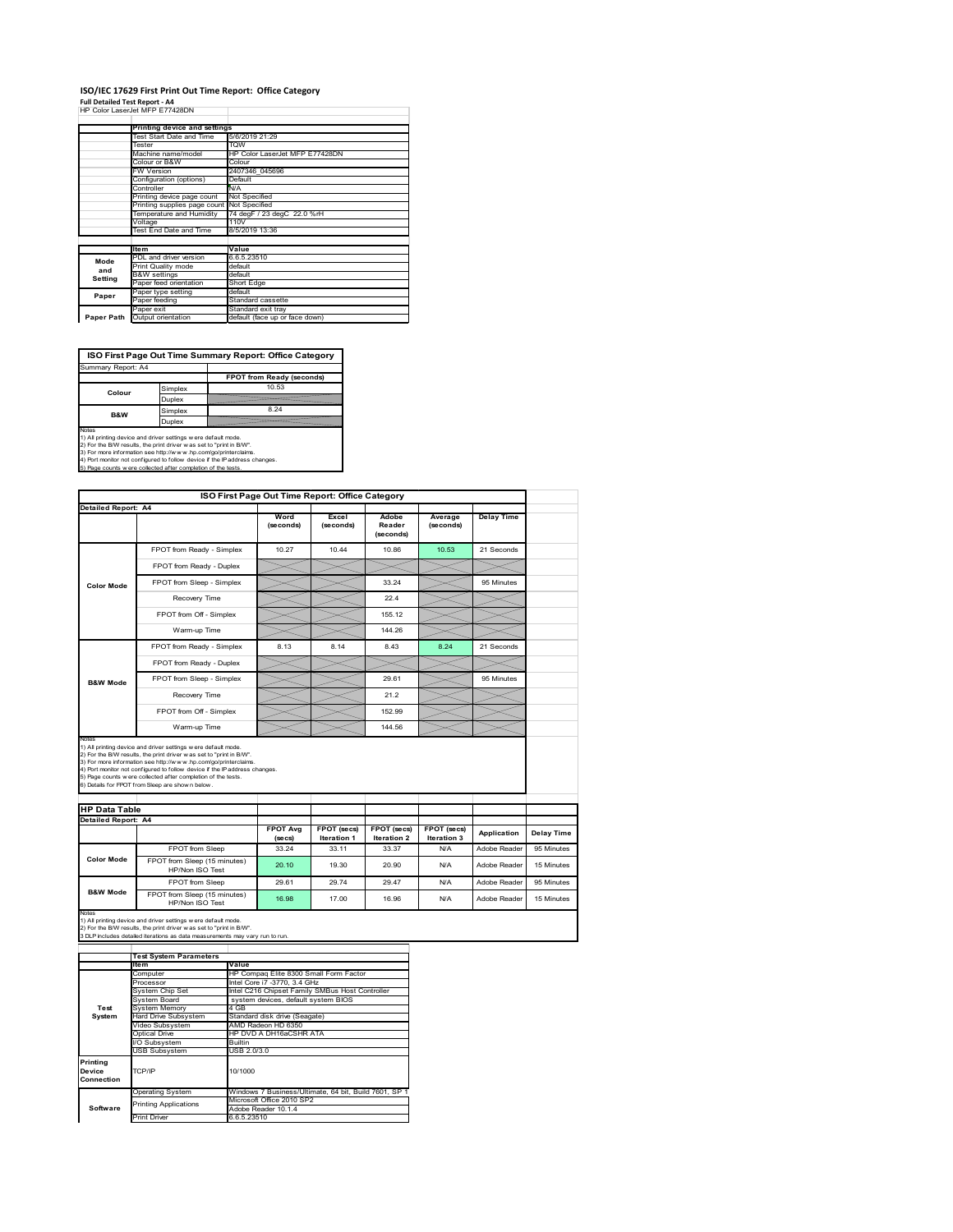### **ISO/IEC 29183 Copy Productivity Report**

|           | <b>Full Detailed Test Report - LETTER</b> |                                                         |  |  |
|-----------|-------------------------------------------|---------------------------------------------------------|--|--|
|           | HP Color LaserJet MFP E77428DN            |                                                         |  |  |
|           |                                           |                                                         |  |  |
|           | <b>Machine Setup Information</b>          |                                                         |  |  |
|           | Test Start Date and Time 5/19/2019 19:34  |                                                         |  |  |
|           | <b>Tester</b> TQW                         |                                                         |  |  |
|           |                                           | Machine name/model HP Color LaserJet MFP E77428DN       |  |  |
|           | Colour or B&W Colour                      |                                                         |  |  |
|           |                                           | FW Version 2407346 045696                               |  |  |
|           | Configuration (options) Not Specified     |                                                         |  |  |
|           |                                           | Temperature and Humidity 74 degF / 23 degC 22.0 %rH     |  |  |
|           | Test End Date and Time: 8/8/2019 15:50    |                                                         |  |  |
|           |                                           |                                                         |  |  |
|           | Pre-set Item                              | <b>Pre-set Value</b>                                    |  |  |
|           | <b>Output Resolution Default</b>          |                                                         |  |  |
|           | <b>Output Quality Default</b>             |                                                         |  |  |
| Mode      |                                           | Copying Mode Colour for Colour and B&W for B&W          |  |  |
|           | Auto Density Adjustment Default           |                                                         |  |  |
|           |                                           | Collating function Set in Control Panel                 |  |  |
| Paper     | Paper Sending Direction Default           |                                                         |  |  |
|           | <b>Paper Type Setting Default</b>         |                                                         |  |  |
| Paper     | Paper Feeding Tray 2                      |                                                         |  |  |
| Path      | Paper Exit Default                        |                                                         |  |  |
|           |                                           | Face Up Exit Default (face down)                        |  |  |
|           | <b>Fixing Capability Default</b>          |                                                         |  |  |
| Temporary | Image Quality Stability Default           |                                                         |  |  |
| Stop      | Capacity of Paper Default                 |                                                         |  |  |
|           | Others None                               |                                                         |  |  |
|           |                                           |                                                         |  |  |
|           | Paper Manufacturer HP / Xerox             |                                                         |  |  |
| Paper     |                                           | Paper Weight 20lb / 75 g/m2                             |  |  |
|           | Paper Size Letter / A4                    |                                                         |  |  |
|           |                                           | Paper type/name HP Multipurpose Ultra White / HP Office |  |  |

| Summary Report: Letter |              |             |
|------------------------|--------------|-------------|
|                        |              |             |
|                        | <b>sFCOT</b> | sESAT (ipm) |
| Color                  | 9.59         | 28.16       |
| B&W                    | 6.80         | 28.16       |
| <b>Nickon</b>          |              |             |

Notes<br>First Copy Out and Copy Speed measured using ISO/IEC 29183, excludes first set of test<br>documents. For more information see http://www..hp.com/go/printerclaims. Exact speed varies

depending on the system configuration and document.<br>Only Target A w as used, all test documents have the same Saturated throughput. Reference<br>ISO/IEC29183:2010 Clause 5, Sections 5.3.1 and 5.3.2

| Detailed Report: LETTER |               |              |       |             |                |             |
|-------------------------|---------------|--------------|-------|-------------|----------------|-------------|
|                         |               |              |       | sEFTP (ipm) |                | sESAT (ipm) |
|                         | <b>Target</b> | sFCOT (secs) | 1copy | 1copy+30sec | 1copy+4minutes |             |
|                         | A             | 9.59         | 6.25  | 23.98       | 21.52          | 28.16       |
|                         |               |              |       | 19 sets     | 115 sets       |             |
|                         | B             |              |       |             |                |             |
|                         |               |              |       |             |                |             |
| Color                   | C             |              |       |             |                |             |
|                         | D             |              |       |             |                |             |
|                         |               |              |       |             |                |             |
|                         | Average       | 9.59         | 6.25  | 23.98       | 21.52          | 28.16       |
|                         | A             | 6.80         | 8.81  | 24.03       | 21.65          | 28.16       |
|                         |               |              |       | 17 sets     | 114 sets       |             |
|                         | B             |              |       |             |                |             |
|                         |               |              |       |             |                |             |
| B&W                     | C             |              |       |             |                |             |
|                         | D             |              |       |             |                |             |
|                         | Average       | 6.80         | 8.81  | 24.03       | 21.65          | 28.16       |

#### Notes

First Copy Out and Copy Speed measured using ISO/IEC 29183, excludes first set of test documents. For more information see<br>http://w w w.hp.com/go/printerclaims. Exact speed varies depending on the system configuration and 5.3.1 and 5.3.2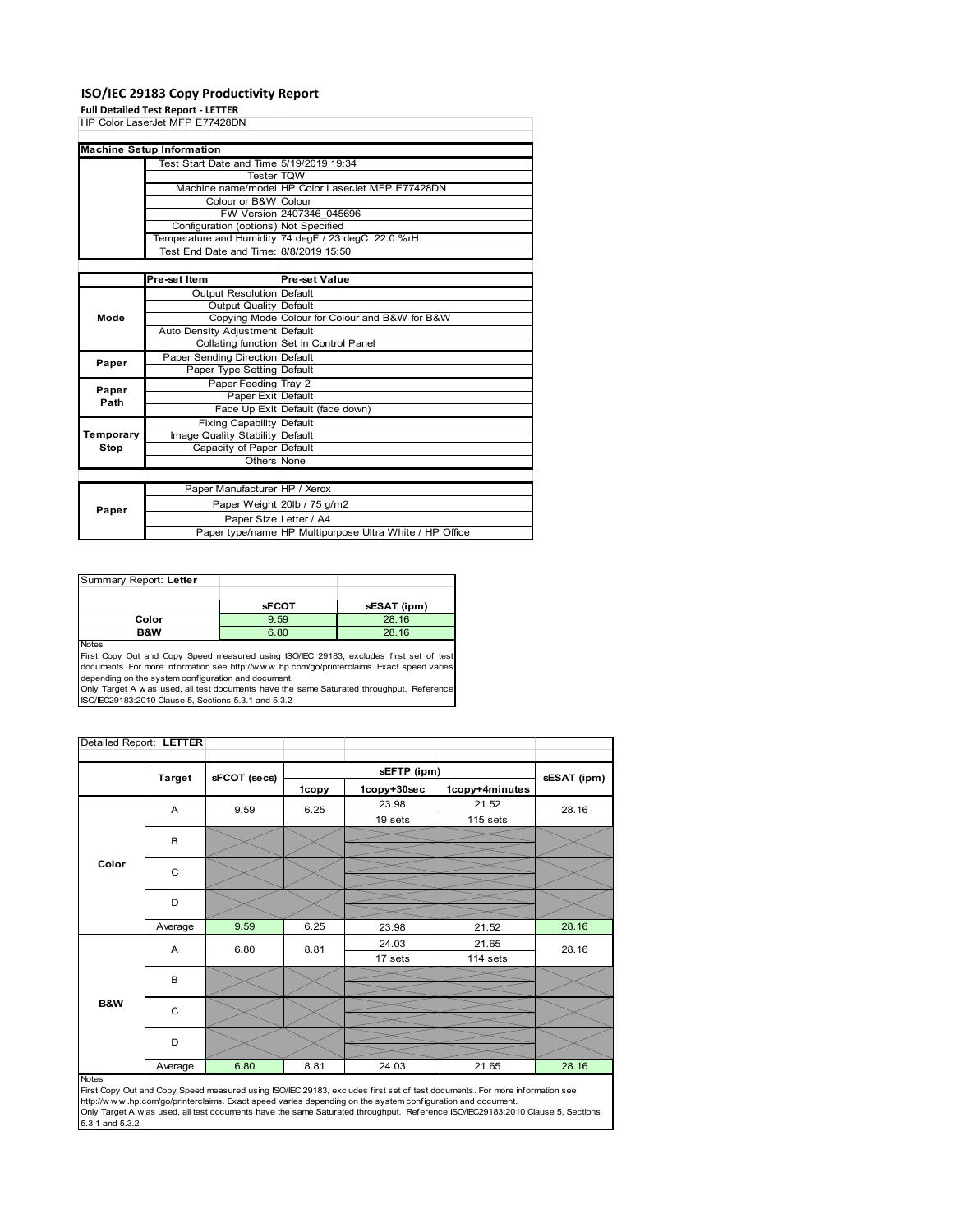### **ISO/IEC 29183 Copy Productivity Report**

**Full Detailed Test Report ‐ A4**

|           | run betanca Test Report - A+             |                                                         |
|-----------|------------------------------------------|---------------------------------------------------------|
|           | HP Color LaserJet MFP E77428DN           |                                                         |
|           |                                          |                                                         |
|           | <b>Machine Setup Information</b>         |                                                         |
|           | Test Start Date and Time 5/19/2019 19:34 |                                                         |
|           | <b>Tester</b> TOW                        |                                                         |
|           |                                          | Machine name/model HP Color LaserJet MFP E77428DN       |
|           | Colour or B&W Colour                     |                                                         |
|           |                                          | FW Version 2407346 045696                               |
|           | Configuration (options) Not Specified    |                                                         |
|           |                                          | Temperature and Humidity 74 degF / 23 degC 22.0 %rH     |
|           | Test End Date and Time: 8/8/2019 15:50   |                                                         |
|           |                                          |                                                         |
|           | Pre-set Item                             | <b>Pre-set Value</b>                                    |
|           | <b>Output Resolution Default</b>         |                                                         |
|           | <b>Output Quality Default</b>            |                                                         |
| Mode      |                                          | Copying Mode Colour for Colour and B&W for B&W          |
|           | Auto Density Adjustment Default          |                                                         |
|           |                                          | Collating function Set in Control Panel                 |
| Paper     | Paper Sending Direction Default          |                                                         |
|           | Paper Type Setting Default               |                                                         |
| Paper     | Paper Feeding Tray 2                     |                                                         |
| Path      | Paper Exit Default                       |                                                         |
|           |                                          | Face Up Exit Default (face down)                        |
|           | <b>Fixing Capability Default</b>         |                                                         |
| Temporary | Image Quality Stability Default          |                                                         |
| Stop      | Capacity of Paper Default                |                                                         |
|           | Others None                              |                                                         |
|           |                                          |                                                         |
|           | Paper Manufacturer HP / Xerox            |                                                         |
| Paper     |                                          | Paper Weight 20lb / 75 g/m2                             |
|           | Paper Size Letter / A4                   |                                                         |
|           |                                          | Paper type/name HP Multipurpose Ultra White / HP Office |

| Summary Report: A4 |              |             |
|--------------------|--------------|-------------|
|                    |              |             |
|                    | <b>sFCOT</b> | sESAT (ipm) |
| Colour             | 8.00         | 28.17       |
| B&W                | 6.66         | 28.16       |
| <b>Notes</b>       |              |             |

Notes<br>First Copy Out and Copy Speed measured using ISO/IEC 29183, excludes first set of test<br>documents. For more information see http://www.hp.com/go/printerclaims. Exact speed varies<br>depending on the system configuration

| Detailed Report: A4 |               |              |       |             |                |             |
|---------------------|---------------|--------------|-------|-------------|----------------|-------------|
|                     |               |              |       |             |                |             |
|                     | <b>Target</b> | sFCOT (secs) |       | sEFTP (ipm) |                | sESAT (ipm) |
|                     |               |              | 1copy | 1copy+30sec | 1copy+4minutes |             |
|                     | A             | 8.00         | 7.49  | 23.58       | 21.57          | 28.17       |
|                     |               |              |       | 17 sets     | 115 sets       |             |
|                     | B             |              |       |             |                |             |
|                     |               |              |       |             |                |             |
| Colour              | $\mathbf C$   |              |       |             |                |             |
|                     |               |              |       |             |                |             |
|                     | D             |              |       |             |                |             |
|                     |               |              |       |             |                |             |
|                     | Average       | 8.00         | 7.49  | 23.58       | 21.57          | 28.17       |
|                     | A             | 6.66         | 9.00  | 24.36       | 21.60          | 28.16       |
|                     |               |              |       | 16 sets     | 113 sets       |             |
|                     | B             |              |       |             |                |             |
| <b>B&amp;W</b>      |               |              |       |             |                |             |
|                     | C             |              |       |             |                |             |
|                     |               |              |       |             |                |             |
|                     | D             |              |       |             |                |             |
|                     | Average       | 6.66         | 9.00  | 24.36       | 21.60          | 28.16       |

Average 6.66 9.00 224.36 21.60 28.16<br>
First Copy Out and Copy Speed measured using ISO/IEC 29183, excludes first set of test documents. For more information see<br>
First://www.hp.com/go/printerclaims. Exact speed varies depe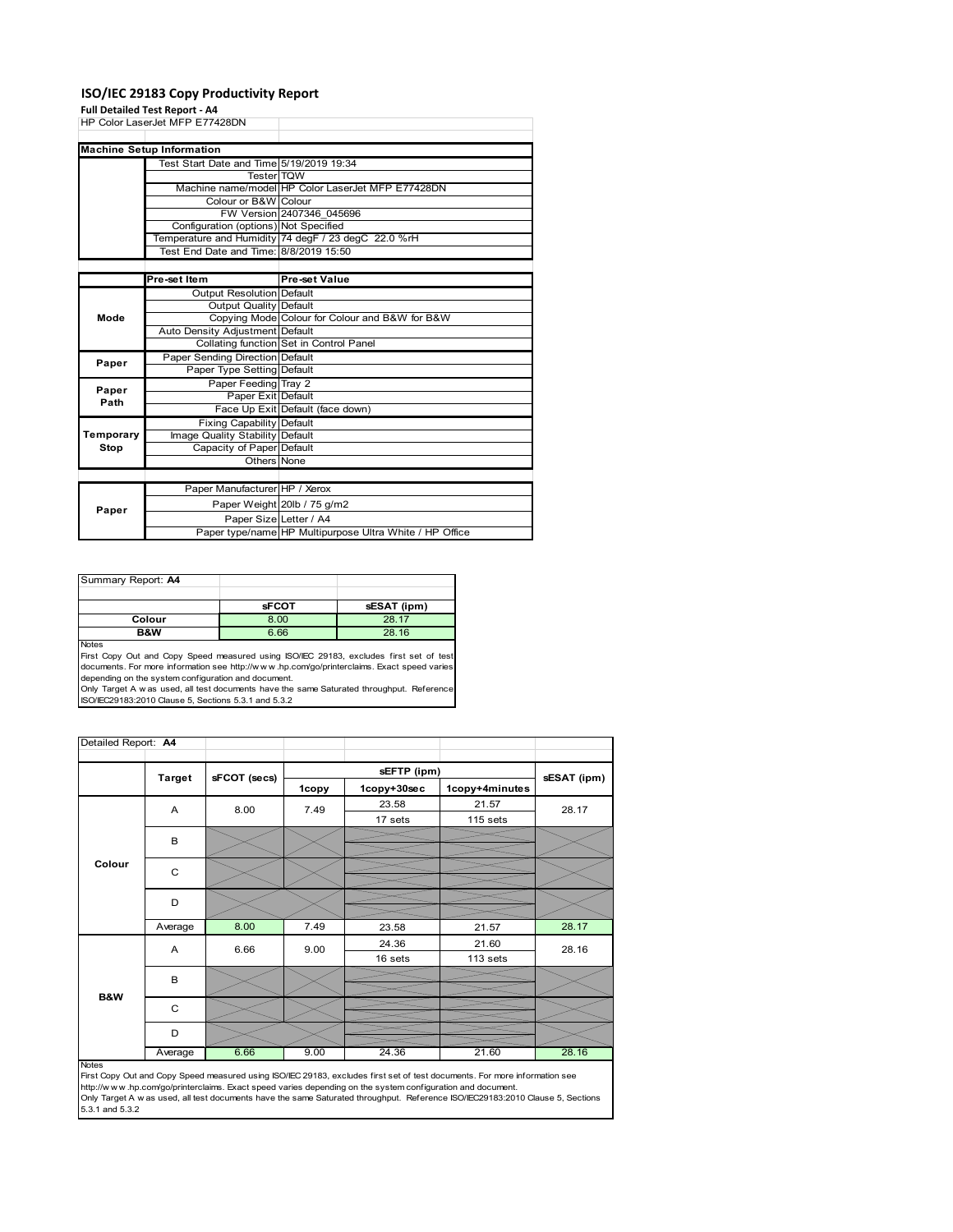### **ISO/IEC 24735 Copy Productivity Report**

**Full Detailed Test Report ‐ LETTER**

| <b>Machine Setup Information</b>         |                                                                 |  |  |  |  |
|------------------------------------------|-----------------------------------------------------------------|--|--|--|--|
| Test Start Date and Time 5/19/2019 20:22 |                                                                 |  |  |  |  |
| <b>Tester</b> TQW                        |                                                                 |  |  |  |  |
|                                          | Machine name/model HP Color LaserJet MFP E77428DN               |  |  |  |  |
| Colour or B&W Colour                     |                                                                 |  |  |  |  |
|                                          | FW Version 2407346 045696                                       |  |  |  |  |
| Configuration (options) Not Specified    |                                                                 |  |  |  |  |
|                                          | Temperature and Humidity 74 degF / 23 degC 22.0 %rH             |  |  |  |  |
| Test End Date and Time: 8/7/2019 13:18   |                                                                 |  |  |  |  |
|                                          |                                                                 |  |  |  |  |
| Pre-set Item                             | <b>Pre-set Value</b>                                            |  |  |  |  |
| Output Resolution Default                |                                                                 |  |  |  |  |
| <b>Output Quality Default</b>            |                                                                 |  |  |  |  |
| Copying Mode Default                     |                                                                 |  |  |  |  |
| Auto Density Adjustment Default          |                                                                 |  |  |  |  |
|                                          | Collating function Activated (if not activated in default mode) |  |  |  |  |
| Paper Sending Direction Default          |                                                                 |  |  |  |  |
| Paper Type Setting Default               |                                                                 |  |  |  |  |
|                                          | Paper Feeding Standard cassette                                 |  |  |  |  |
|                                          | Paper Exit Standard exit tray                                   |  |  |  |  |
| Face Up Exit Default                     |                                                                 |  |  |  |  |
| <b>Fixing Capability Default</b>         |                                                                 |  |  |  |  |
| Image Quality Stability Default          |                                                                 |  |  |  |  |
| Capacity of Paper Default                |                                                                 |  |  |  |  |
|                                          | Others Default                                                  |  |  |  |  |
|                                          |                                                                 |  |  |  |  |
| Paper Manufacturer HP / Xerox            |                                                                 |  |  |  |  |
|                                          | Paper Weight 20lb / 75 g/m2                                     |  |  |  |  |
| Paper Size Letter / A4                   |                                                                 |  |  |  |  |

| <b>ISO/IEC 24735 Copy Productivity Report</b> |                                                     |             |            |                  |                 |                 |
|-----------------------------------------------|-----------------------------------------------------|-------------|------------|------------------|-----------------|-----------------|
| Detailed Report: LETTER                       |                                                     |             |            |                  |                 |                 |
|                                               | Copying                                             | FSOT (secs) |            | EFTP (ipm)       |                 | ESAT (ipm)      |
|                                               | <b>Mode</b>                                         | 1 set only  | 1 set only | 1 set + $30$ sec | 1 set $+$ 4 min | $1$ set + 30sec |
|                                               | 1:1                                                 | 16.37       | 14.66      | 24.28            | 21.57           | 28.16           |
|                                               |                                                     |             | (1 set)    | 6 sets           | 30 sets         |                 |
| <b>Color Mode</b>                             | 1:2                                                 | 34.63       | 6.92       | 14.90            |                 | 19.80           |
|                                               |                                                     |             | (1 set)    | 5 sets           |                 |                 |
|                                               | 2:2                                                 | 36.06       | 6.64       | 14.60            |                 | 19.82           |
|                                               |                                                     |             | (1 set)    | 5 sets           |                 |                 |
|                                               | 1:1                                                 | 15.37       | 15.61      | 24.85            | 21.63           | 28.16           |
|                                               |                                                     |             |            | 6 sets           | 30 sets         |                 |
| <b>B&amp;W</b> mode                           | 1:2                                                 | 28.53       | 8.40       | 16.06            |                 | 19.70           |
|                                               |                                                     |             |            | 5 sets           |                 |                 |
|                                               | 2:2                                                 | 35.40       | 6.76       | 14.66            |                 | 19.60           |
|                                               |                                                     |             |            | 5 sets           |                 |                 |
| <b>Notes</b>                                  | Reports located: http://www.hp.com/go/printerclaims |             |            |                  |                 |                 |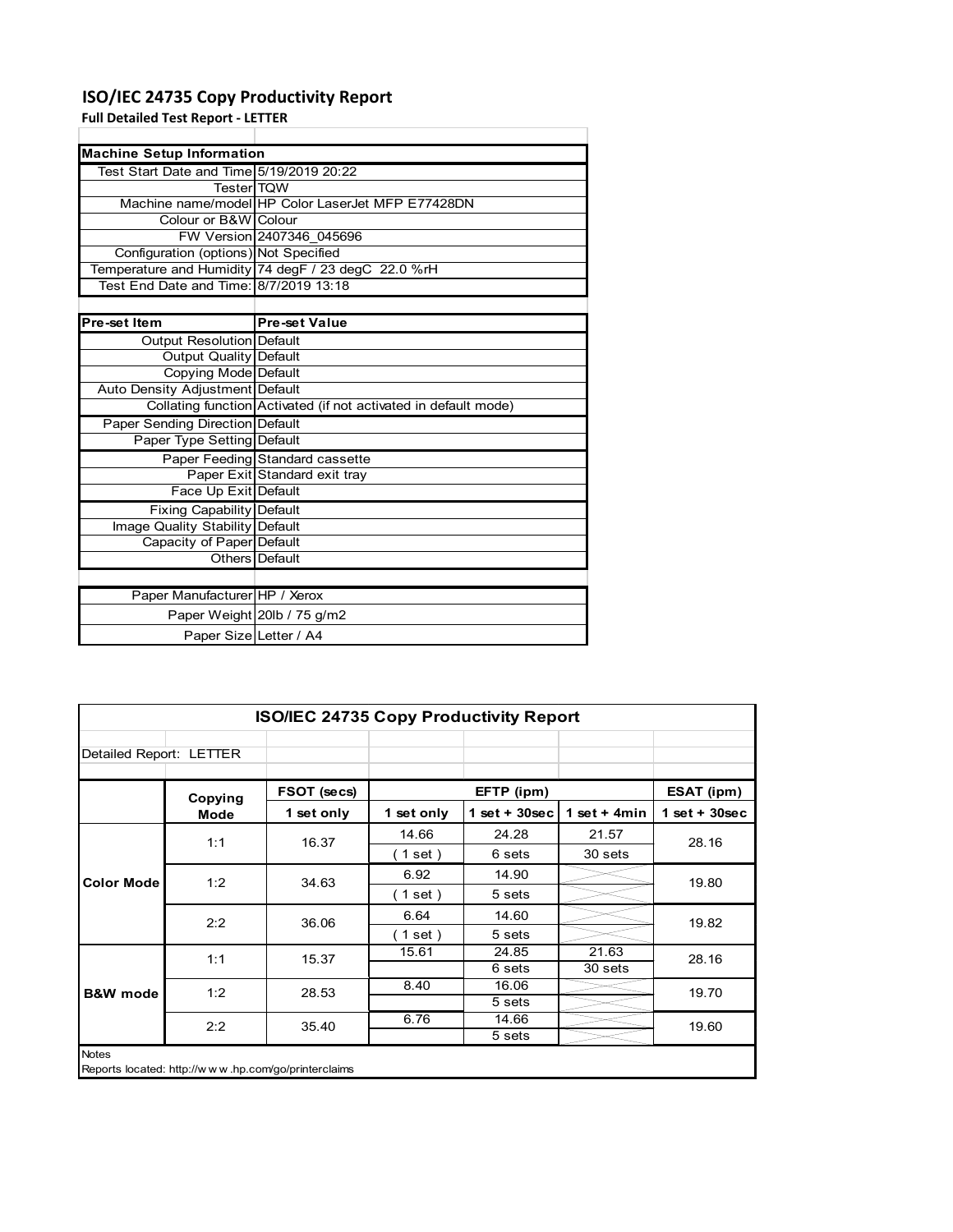### **ISO/IEC 24735 Copy Productivity Report**

**Full Detailed Test Report ‐ A4**

| <b>Machine Setup Information</b>         |                                                                 |
|------------------------------------------|-----------------------------------------------------------------|
| Test Start Date and Time 5/19/2019 20:22 |                                                                 |
| <b>TesterITQW</b>                        |                                                                 |
|                                          | Machine name/model HP Color LaserJet MFP E77428DN               |
| Colour or B&W Colour                     |                                                                 |
|                                          | FW Version 2407346 045696                                       |
| Configuration (options) Not Specified    |                                                                 |
|                                          | Temperature and Humidity 74 degF / 23 degC 22.0 %rH             |
| Test End Date and Time: 8/7/2019 13:18   |                                                                 |
|                                          |                                                                 |
| Pre-set Item                             | <b>Pre-set Value</b>                                            |
| Output Resolution Default                |                                                                 |
| <b>Output Quality Default</b>            |                                                                 |
| Copying Mode Default                     |                                                                 |
| Auto Density Adjustment Default          |                                                                 |
|                                          | Collating function Activated (if not activated in default mode) |
| Paper Sending Direction Default          |                                                                 |
| Paper Type Setting Default               |                                                                 |
|                                          | Paper Feeding Standard cassette                                 |
|                                          | Paper Exit Standard exit tray                                   |
| Face Up Exit Default                     |                                                                 |
| <b>Fixing Capability Default</b>         |                                                                 |
| Image Quality Stability Default          |                                                                 |
| Capacity of Paper Default                |                                                                 |
|                                          | Others Default                                                  |
|                                          |                                                                 |
| Paper Manufacturer HP / Xerox            |                                                                 |
|                                          | Paper Weight 20lb / 75 g/m2                                     |
| Paper Size Letter / A4                   |                                                                 |

| <b>ISO/IEC 24735 Copy Productivity Report</b> |         |                                                     |                          |                  |                 |                 |  |  |
|-----------------------------------------------|---------|-----------------------------------------------------|--------------------------|------------------|-----------------|-----------------|--|--|
| Detailed Report: A4                           |         |                                                     |                          |                  |                 |                 |  |  |
|                                               | Copying | FSOT (secs)                                         |                          | EFTP (ipm)       |                 | ESAT (ipm)      |  |  |
|                                               | Mode    | 1 set only                                          | 1 set only               | 1 set + $30$ sec | 1 set $+$ 4 min | $1$ set + 30sec |  |  |
|                                               | 1:1     | 17.64                                               | 13.60                    | 24.18            | 21.57           | 28.17           |  |  |
|                                               |         |                                                     | (1 set)                  | 6 sets           | 30 sets         |                 |  |  |
| Colour                                        | 1:2     | 34.60                                               | 6.92                     | 14.96            |                 | 19.90           |  |  |
| Mode                                          |         |                                                     | $\left( 1$ set $\right)$ | 5 sets           |                 |                 |  |  |
|                                               | 2:2     | 35.66                                               | 6.72                     | 14.76            |                 | 19.90           |  |  |
|                                               |         |                                                     | $1$ set)                 | 5 sets           |                 |                 |  |  |
|                                               | 1:1     | 15.40                                               | 15.58                    | 24.72            | 21.61           | 28.16           |  |  |
|                                               |         |                                                     |                          | 6 sets           | 30 sets         |                 |  |  |
| <b>B&amp;W</b> mode                           | 1:2     | 28.90                                               | 8.28                     | 15.54            |                 | 19.72           |  |  |
|                                               |         |                                                     |                          | 5 sets           |                 |                 |  |  |
|                                               | 2:2     | 35.06                                               | 6.84                     | 14.72            |                 | 19.70           |  |  |
|                                               |         |                                                     |                          | 5 sets           |                 |                 |  |  |
| <b>Notes</b>                                  |         | Reports located: http://www.hp.com/go/printerclaims |                          |                  |                 |                 |  |  |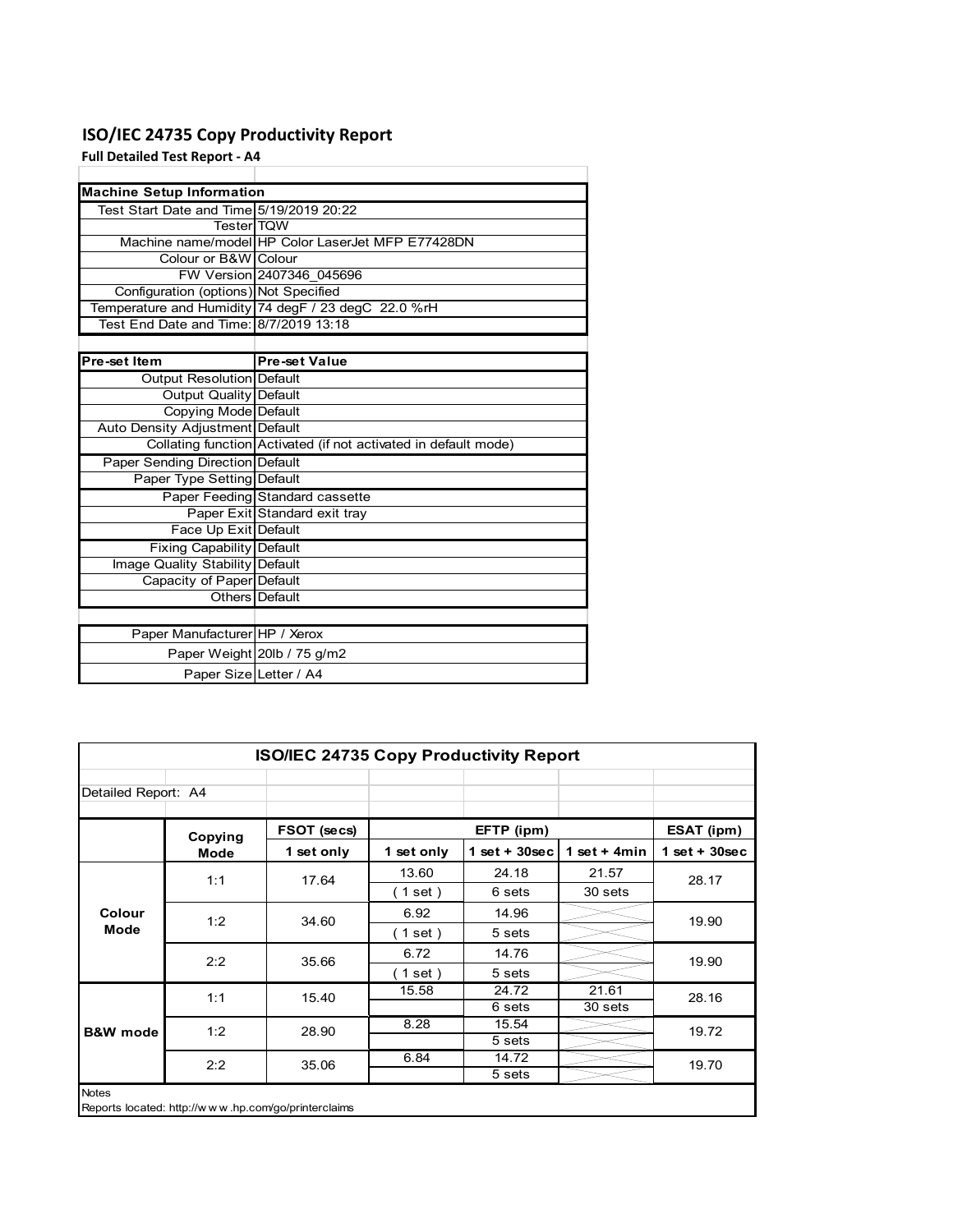## **ISO/IEC 17991 Scanning Productivity Report Full Detailed Test Report ‐ LETTER**

|            | <b>Machine Setup Information</b> |                                          |  |  |  |  |
|------------|----------------------------------|------------------------------------------|--|--|--|--|
|            | Test Start Date and Time         | 6/27/2019 15:03                          |  |  |  |  |
|            | Tester                           | <b>NMP</b>                               |  |  |  |  |
|            | Machine name/model               | HP Color LaserJet MFP E77428DN           |  |  |  |  |
|            | Colour or B&W                    | Colour                                   |  |  |  |  |
|            | Configuration (options)          | Default                                  |  |  |  |  |
|            | Temperature and Humidity         | 73 degF / 23 degC 20.0 %rH               |  |  |  |  |
|            | Voltage                          | 110V                                     |  |  |  |  |
|            | Test End Date and Time           | 7/29/2019 7:46                           |  |  |  |  |
|            |                                  |                                          |  |  |  |  |
|            | Preset Item                      | <b>Preset Value</b>                      |  |  |  |  |
|            | Scanning resolution              | default (200 dpi)                        |  |  |  |  |
|            | Colour or grey scale/B&W         | default (colour)                         |  |  |  |  |
| Mode       | Duplex / simplex                 | default (simplex)                        |  |  |  |  |
|            | Original page size               | default (A4)                             |  |  |  |  |
| and        | Paper feed orientation           | default (long edge)                      |  |  |  |  |
| Setting    | Scan destination                 | default (shared network)                 |  |  |  |  |
|            | <b>Storing File Type</b>         | default (PDF-multi)                      |  |  |  |  |
|            | Auto scan quality adjustment     | default (factory preset default setting) |  |  |  |  |
| <b>ADF</b> | Paper feed direction             | default (long edge)                      |  |  |  |  |
|            | Output orientation               | default                                  |  |  |  |  |
| Paper-path | Scanning unit                    | default (duplex ADF)                     |  |  |  |  |

| ISO/IEC 17991 - Scan Summary Report: ADF Productivity Measurement |                |                      |              |                           |  |  |  |  |  |
|-------------------------------------------------------------------|----------------|----------------------|--------------|---------------------------|--|--|--|--|--|
| <b>Summary Report: Letter</b>                                     |                |                      |              |                           |  |  |  |  |  |
|                                                                   |                | <b>Scanning Mode</b> |              | <b>Measurement result</b> |  |  |  |  |  |
|                                                                   | File format    | Resolution           | Scanning     | scESAT 30secA             |  |  |  |  |  |
|                                                                   | version        |                      | side         | (ipm)                     |  |  |  |  |  |
|                                                                   | <b>PDF 1.4</b> | 200                  | single sided | 46.26                     |  |  |  |  |  |
| Colour                                                            |                |                      | double sided | 19.45                     |  |  |  |  |  |
| B&W                                                               | <b>PDF 1.4</b> | 200                  | single sided | 46.08                     |  |  |  |  |  |
|                                                                   |                |                      | double sided | 19.45                     |  |  |  |  |  |
| <b>Notes</b>                                                      |                |                      |              |                           |  |  |  |  |  |

Notes 1) For more information see http://w w w .hp.com/go/printerclaims. 2) For the B/W results, the device scan setting is set to "Scan in B/W".

**ISO/IEC 17991 - Scan Summary Report: Network Folder Productivity Measurement**

| <b>Summary Report: Letter</b> |                      |            |              |                           |                  |               |
|-------------------------------|----------------------|------------|--------------|---------------------------|------------------|---------------|
|                               | <b>Scanning Mode</b> |            |              | <b>Measurement result</b> |                  |               |
|                               | File format          | Resolution | Scanning     | scEETP 30secE             | File size 30secF | Number of     |
|                               | version              |            | side         | (ipm)                     | (Mbyte)          | Sets (30secF) |
| Colour                        | <b>PDF 1.4</b>       | 200        | single sided | 33.94                     | 2.64             | 7.00          |
|                               |                      |            | double sided | 15.60                     | 2.01             | 4.00          |
| <b>B&amp;W</b>                | <b>PDF 1.4</b>       | 200        | single sided | 35.00                     | 1.20             | 7.00          |
|                               |                      |            | double sided | 15.86                     | 0.75             | 4.00          |
| <b>Notes</b>                  |                      |            |              |                           |                  |               |

┓

Notes 1) For more information see http://w w w .hp.com/go/printerclaims. 2) For the B/W results, the device scan setting is set to "Scan in B/W".

| ISO/IEC 17991 - Scan Full Report: ADF Productivity Measurement |                               |                       |                  |                       |                           |                        |  |  |  |
|----------------------------------------------------------------|-------------------------------|-----------------------|------------------|-----------------------|---------------------------|------------------------|--|--|--|
|                                                                | <b>Summary Report: Letter</b> |                       |                  |                       |                           |                        |  |  |  |
|                                                                |                               | <b>Scanning Mode</b>  |                  |                       | <b>Measurement result</b> |                        |  |  |  |
|                                                                | File format<br>version        | Resolution            | Scanning<br>side | scFFTP 1setA<br>(ipm) | scEFTP 30secA<br>(ipm)    | scESAT 30secA<br>(ipm) |  |  |  |
| Colour                                                         |                               | <b>PDF 1.4</b><br>200 | single sided     | 30.15                 | 42.42                     | 46.26                  |  |  |  |
|                                                                |                               |                       | double sided     | 15.16                 | 18.3                      | 19.45                  |  |  |  |
| <b>B&amp;W</b>                                                 | <b>PDF 1.4</b>                | 200                   | single sided     | 27.80                 | 41.82                     | 46.08                  |  |  |  |
|                                                                |                               |                       | double sided     | 15.57                 | 18.25                     | 19.45                  |  |  |  |
| <b>Notes</b>                                                   |                               |                       |                  |                       |                           |                        |  |  |  |

Notes 1) For more information see http://w w w .hp.com/go/printerclaims. 2) For the B/W results, the device scan setting is set to "Scan in B/W".

| ISO/IEC 17991 - Scan Full Report: Network Folder Productivity Measurement |                        |                      |                  |                           |                        |                             |                               |  |  |  |
|---------------------------------------------------------------------------|------------------------|----------------------|------------------|---------------------------|------------------------|-----------------------------|-------------------------------|--|--|--|
| <b>Summary Report: Letter</b>                                             |                        |                      |                  |                           |                        |                             |                               |  |  |  |
|                                                                           |                        | <b>Scanning Mode</b> |                  | <b>Measurement result</b> |                        |                             |                               |  |  |  |
|                                                                           | File format<br>version | Resolution           | Scanning<br>side | scFFTP 1setF<br>(ipm)     | scEFTP 30secF<br>(ipm) | File size 30secF<br>(Mbyte) | Number of<br>Sets<br>(30secF) |  |  |  |
| Colour                                                                    | <b>PDF 1.4</b>         | 200                  | single sided     | 15.00                     | 33.94                  | 2.64                        |                               |  |  |  |
|                                                                           |                        |                      | double sided     | 11.16                     | 15.60                  | 2.01                        |                               |  |  |  |
| <b>B&amp;W</b>                                                            | <b>PDF 1.4</b>         | 200                  | single sided     | 16.57                     | 35.00                  | 1.20                        |                               |  |  |  |
|                                                                           |                        |                      | double sided     | 11.16                     | 15.86                  | 0.75                        |                               |  |  |  |
| <b>Notes</b>                                                              |                        |                      |                  |                           |                        |                             |                               |  |  |  |

|            | <b>Test System Parameters</b> |                                                       |  |  |  |
|------------|-------------------------------|-------------------------------------------------------|--|--|--|
|            | Item                          | Value                                                 |  |  |  |
|            | Computer name                 | HP Compaq Elite 8300 Small Form Factor                |  |  |  |
|            | Processor                     | Intel Core i7 -3770, 3.4 GHz                          |  |  |  |
|            | System Chip Set               | Intel C216 Chipset Family SMBus Host Controller       |  |  |  |
|            | <b>System Board</b>           | System devices, default system BIOS                   |  |  |  |
|            | <b>System Memory</b>          | 4 GB                                                  |  |  |  |
| System     | Hard Drive Subsystem          | Standard disk drive (Seagate)                         |  |  |  |
|            | Video Subsystem               | AMD Radeon HD 6350                                    |  |  |  |
|            | <b>Optical Drive</b>          | HP DVD A DH16aCSHR ATA                                |  |  |  |
|            | I/O Subsystem                 | <b>Builtin</b>                                        |  |  |  |
|            | <b>USB Subsystem</b>          | USB 2.0/3.0                                           |  |  |  |
|            | <b>Operating System</b>       | Windows 7 Business/Ultimate, 64 bit, Build 7601, SP 1 |  |  |  |
|            | I ocation of network folder   | PC.                                                   |  |  |  |
|            | Internet Protocol             | IP <sub>v4</sub>                                      |  |  |  |
| Scanning   | <b>Transfer Protocol</b>      | <b>SMB</b>                                            |  |  |  |
| Device     | Hub                           | Trendnet Router and Gbit Switch                       |  |  |  |
| Connection | Network Speed                 | TCP 10/1000 Mbit Ethernet                             |  |  |  |
|            | <b>Connetion Cable</b>        | Cat6 Straight cable                                   |  |  |  |
|            | Wireless router               | No use                                                |  |  |  |
|            | Others                        | No use                                                |  |  |  |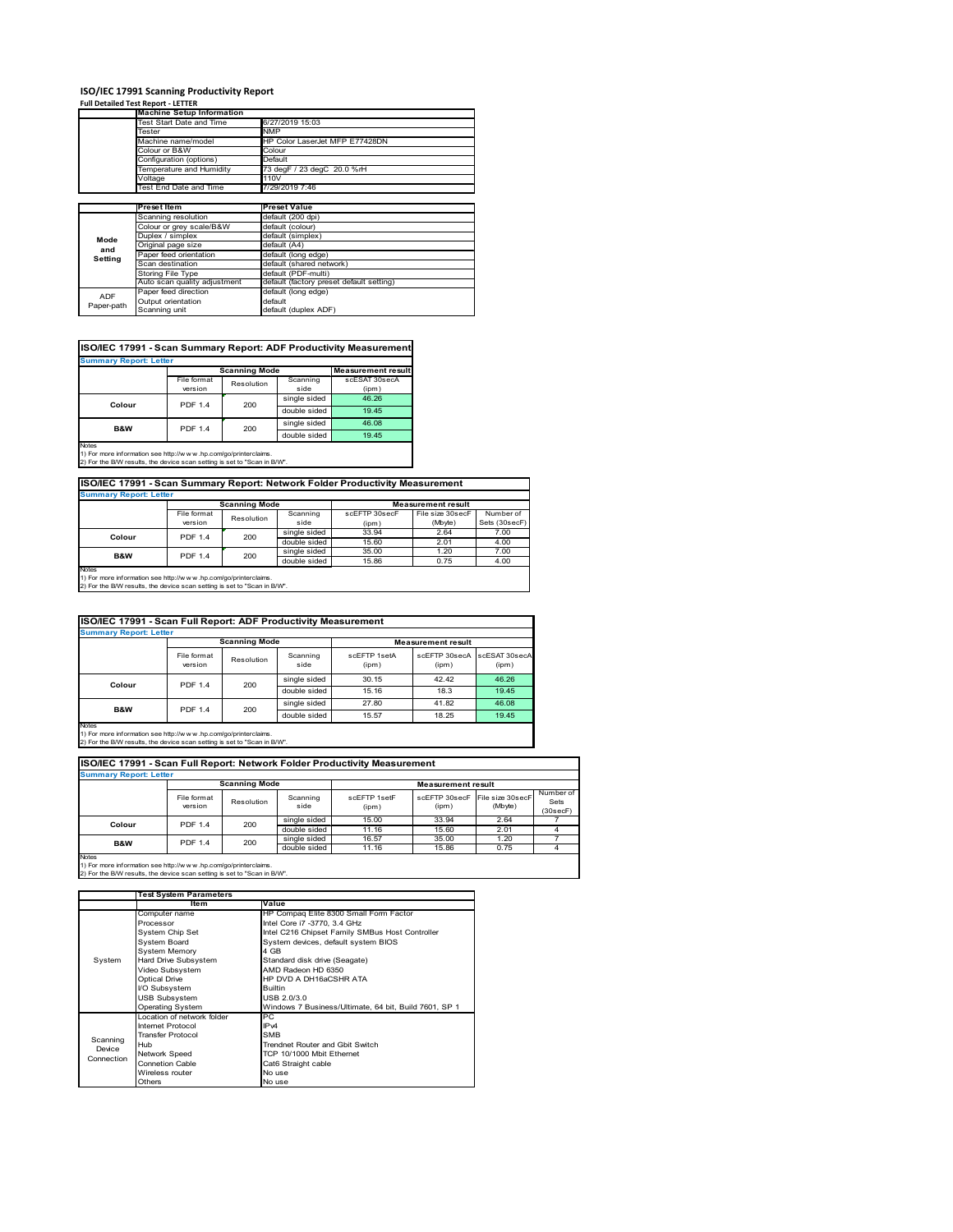#### **ISO/IEC 17991 Scanning Productivity Report**

**Full Detailed Test Report ‐ A4**

|            | <b>Machine Setup Information</b> |                                          |
|------------|----------------------------------|------------------------------------------|
|            | Test Start Date and Time         | 6/27/2019 15:03                          |
|            | Tester                           | <b>NMP</b>                               |
|            | Machine name/model               | HP Color LaserJet MFP E77428DN           |
|            | Colour or B&W                    | Colour                                   |
|            | Configuration (options)          | Default                                  |
|            | Temperature and Humidity         | 73 degF / 23 degC 20.0 %rH               |
|            | Voltage                          | 110V                                     |
|            | Test End Date and Time           | 7/29/2019 7:46                           |
|            |                                  |                                          |
|            | <b>Preset Item</b>               | Preset Value                             |
|            | Scanning resolution              | default (200 dpi)                        |
|            | Colour or grey scale/B&W         | default (colour)                         |
| Mode       | Duplex / simplex                 | default (simplex)                        |
| and        | Original page size               | default (A4)                             |
| Setting    | Paper feed orientation           | default (long edge)                      |
|            | Scan destination                 | default (shared network)                 |
|            | Storing File Type                | default (PDF-multi)                      |
|            | Auto scan quality adjustment     | default (factory preset default setting) |
| <b>ADF</b> | Paper feed direction             | default (long edge)                      |
|            | Output orientation               | default                                  |
| Paper-path | Scanning unit                    |                                          |

| ISO/IEC 17991 - Scan Summary Report: ADF Productivity Measurement |                |                      |              |                           |  |  |  |  |  |
|-------------------------------------------------------------------|----------------|----------------------|--------------|---------------------------|--|--|--|--|--|
| <b>Summary Report: A4</b>                                         |                |                      |              |                           |  |  |  |  |  |
|                                                                   |                | <b>Scanning Mode</b> |              | <b>Measurement result</b> |  |  |  |  |  |
|                                                                   | File format    | Resolution           | Scanning     | scESAT 30secA             |  |  |  |  |  |
|                                                                   | version        |                      | side         | (ipm)                     |  |  |  |  |  |
| Colour                                                            | <b>PDF 1.4</b> | 200                  | single sided | 46.45                     |  |  |  |  |  |
|                                                                   |                |                      | double sided | 19.75                     |  |  |  |  |  |
| <b>B&amp;W</b>                                                    | <b>PDF 1.4</b> | 200                  | single sided | 46.51                     |  |  |  |  |  |
|                                                                   |                |                      | double sided | 19.74                     |  |  |  |  |  |
| <b>Notes</b>                                                      |                |                      |              |                           |  |  |  |  |  |

Notes 1) For more information see http://w w w .hp.com/go/printerclaims. 2) For the B/W results, the device scan setting is set to "Scan in B/W".

| ISO/IEC 17991 - Scan Summary Report: Network Folder Productivity Measurement<br><b>Summary Report: A4</b> |                |            |              |               |                  |               |  |  |
|-----------------------------------------------------------------------------------------------------------|----------------|------------|--------------|---------------|------------------|---------------|--|--|
|                                                                                                           |                |            |              |               |                  |               |  |  |
|                                                                                                           | File format    | Resolution | Scanning     | scEFTP 30secF | File size 30secF | Number of     |  |  |
|                                                                                                           | version        |            | side         | (ipm)         | (Mbyte)          | Sets (30secF) |  |  |
| Colour                                                                                                    | <b>PDF 1.4</b> | 200        | single sided | 33.60         | 2.59             | 7.00          |  |  |
|                                                                                                           |                |            | double sided | 16.00         | 1.66             | 4.00          |  |  |
| <b>B&amp;W</b>                                                                                            | <b>PDF 1.4</b> | 200        | single sided | 35.76         | 1.15             | 7.00          |  |  |
|                                                                                                           |                |            | double sided | 16.13         | 0.67             | 4.00          |  |  |

Notes 1) For more information see http://w w w .hp.com/go/printerclaims. 2) For the B/W results, the device scan setting is set to "Scan in B/W".

| ISO/IEC 17991 - Scan Full Report: ADF Productivity Measurement |                        |                      |                  |                       |                                      |       |  |  |  |
|----------------------------------------------------------------|------------------------|----------------------|------------------|-----------------------|--------------------------------------|-------|--|--|--|
| <b>Summary Report: A4</b>                                      |                        |                      |                  |                       |                                      |       |  |  |  |
|                                                                |                        | <b>Scanning Mode</b> |                  |                       | <b>Measurement result</b>            |       |  |  |  |
|                                                                | File format<br>version | Resolution           | Scanning<br>side | scFFTP 1setA<br>(ipm) | scEETP 30secA scESAT 30secA<br>(ipm) | (ipm) |  |  |  |
|                                                                | <b>PDF 1.4</b>         | 200                  | single sided     | 28.31                 | 42.63                                | 46.45 |  |  |  |
| Colour                                                         |                        |                      | double sided     | 15.67                 | 18.58                                | 19.75 |  |  |  |
| <b>B&amp;W</b>                                                 | <b>PDF 1.4</b>         | 200                  | single sided     | 29.05                 | 42.85                                | 46.51 |  |  |  |
|                                                                |                        |                      | double sided     | 15.63                 | 18.51                                | 19.74 |  |  |  |
| <b>Notes</b>                                                   |                        |                      |                  |                       |                                      |       |  |  |  |

Notes 1) For more information see http://w w w .hp.com/go/printerclaims. 2) For the B/W results, the device scan setting is set to "Scan in B/W".

| ISO/IEC 17991 - Scan Full Report: Network Folder Productivity Measurement |                        |            |                  |                           |       |                                           |                               |  |  |  |
|---------------------------------------------------------------------------|------------------------|------------|------------------|---------------------------|-------|-------------------------------------------|-------------------------------|--|--|--|
| <b>Summary Report: A4</b>                                                 |                        |            |                  |                           |       |                                           |                               |  |  |  |
| <b>Scanning Mode</b>                                                      |                        |            |                  | <b>Measurement result</b> |       |                                           |                               |  |  |  |
|                                                                           | File format<br>version | Resolution | Scanning<br>side | scFFTP 1setF<br>(ipm)     | (ipm) | scEFTP 30secF File size 30secF<br>(Mbyte) | Number of<br>Sets<br>(30secF) |  |  |  |
| Colour                                                                    | <b>PDF 1.4</b>         | 200        | single sided     | 15.05                     | 33.60 | 2.59                                      |                               |  |  |  |
|                                                                           |                        |            | double sided     | 10.71                     | 16.00 | 1.66                                      |                               |  |  |  |
| <b>B&amp;W</b>                                                            | <b>PDF 1.4</b>         | 200        | single sided     | 17.23                     | 35.76 | 1.15                                      |                               |  |  |  |
|                                                                           |                        |            | double sided     | 11.42                     | 16.13 | 0.67                                      |                               |  |  |  |
| <b>Notes</b>                                                              |                        |            |                  |                           |       |                                           |                               |  |  |  |

|            | <b>Test System Parameters</b> |                                                       |  |  |
|------------|-------------------------------|-------------------------------------------------------|--|--|
|            | Item                          | Value                                                 |  |  |
|            | Computer name                 | HP Compaq Elite 8300 Small Form Factor                |  |  |
|            | Processor                     | Intel Core i7 -3770, 3.4 GHz                          |  |  |
|            | System Chip Set               | Intel C216 Chipset Family SMBus Host Controller       |  |  |
|            | System Board                  | System devices, default system BIOS                   |  |  |
|            | <b>System Memory</b>          | 4 GB                                                  |  |  |
| System     | Hard Drive Subsystem          | Standard disk drive (Seagate)                         |  |  |
|            | Video Subsystem               | AMD Radeon HD 6350                                    |  |  |
|            | Optical Drive                 | HP DVD A DH16aCSHR ATA                                |  |  |
|            | I/O Subsystem                 | <b>Builtin</b>                                        |  |  |
|            | <b>USB Subsystem</b>          | USB 2.0/3.0                                           |  |  |
|            | <b>Operating System</b>       | Windows 7 Business/Ultimate, 64 bit, Build 7601, SP 1 |  |  |
|            | I ocation of network folder   | PC.                                                   |  |  |
|            | Internet Protocol             | IP <sub>v4</sub>                                      |  |  |
| Scanning   | <b>Transfer Protocol</b>      | <b>SMB</b>                                            |  |  |
| Device     | Hub                           | Trendnet Router and Gbit Switch                       |  |  |
| Connection | Network Speed                 | TCP 10/1000 Mbit Ethernet                             |  |  |
|            | Connetion Cable               | Cat6 Straight cable                                   |  |  |
|            | Wireless router               | No use                                                |  |  |
|            | Others                        | No use                                                |  |  |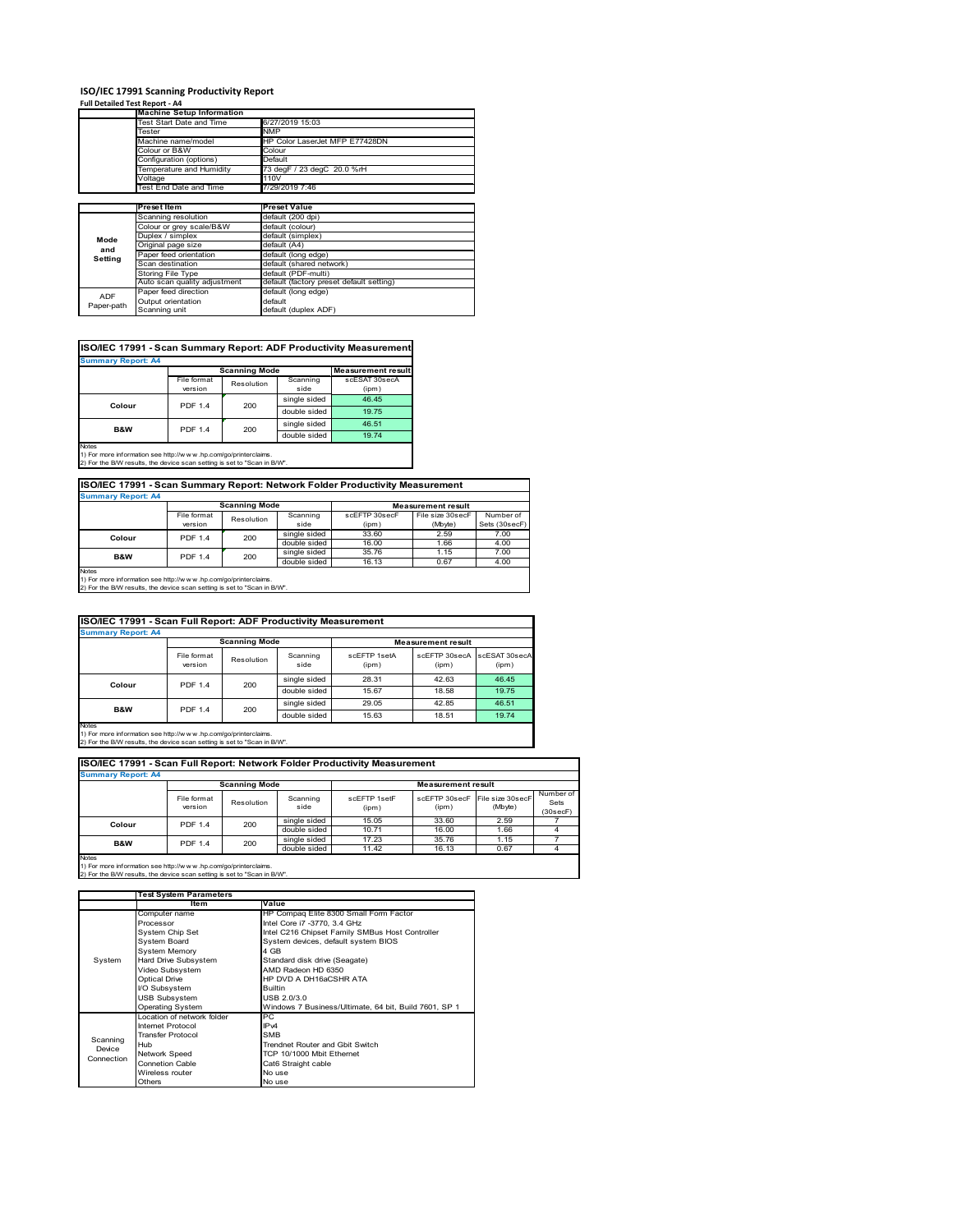# **ISO/IEC 17991 Scanning Productivity Report Full Detailed Test Report ‐ Tabloid Machine Setup Information**

|            | <b>Machine Setup Information</b> |                                          |  |  |  |  |
|------------|----------------------------------|------------------------------------------|--|--|--|--|
|            | Test Start Date and Time         | 6/27/2019 15:03                          |  |  |  |  |
|            | Tester                           | <b>NMP</b>                               |  |  |  |  |
|            | Machine name/model               | HP Color LaserJet MFP E77428DN           |  |  |  |  |
|            | Colour or B&W                    | Colour                                   |  |  |  |  |
|            | Configuration (options)          | Default                                  |  |  |  |  |
|            | Temperature and Humidity         | 73 degF / 23 degC 20.0 %rH               |  |  |  |  |
|            | Voltage                          | 110V                                     |  |  |  |  |
|            | Test End Date and Time           | 7/29/2019 7:46                           |  |  |  |  |
|            |                                  |                                          |  |  |  |  |
|            | Preset Item                      | <b>Preset Value</b>                      |  |  |  |  |
|            | Scanning resolution              | default (200 dpi)                        |  |  |  |  |
|            | Colour or grey scale/B&W         | default (colour)                         |  |  |  |  |
| Mode       | Duplex / simplex                 | default (simplex)                        |  |  |  |  |
|            | Original page size               | default (A4)                             |  |  |  |  |
| and        | Paper feed orientation           | default (long edge)                      |  |  |  |  |
| Setting    | Scan destination                 | default (shared network)                 |  |  |  |  |
|            | <b>Storing File Type</b>         | default (PDF-multi)                      |  |  |  |  |
|            | Auto scan quality adjustment     | default (factory preset default setting) |  |  |  |  |
| <b>ADF</b> | Paper feed direction             | default (long edge)                      |  |  |  |  |
|            | Output orientation               | default                                  |  |  |  |  |
| Paper-path | Scanning unit                    | default (duplex ADF)                     |  |  |  |  |

| <b>Summary Report: Tabloid</b> |                |                      |              |                           |
|--------------------------------|----------------|----------------------|--------------|---------------------------|
|                                |                | <b>Scanning Mode</b> |              | <b>Measurement result</b> |
|                                | File format    | Resolution           | Scanning     | scESAT 30secA             |
|                                | version        |                      | side         | (ipm)                     |
| Colour                         | <b>PDF 1.4</b> | 200                  | single sided | 27.52                     |
|                                |                |                      | double sided | 13.61                     |
| <b>B&amp;W</b>                 | <b>PDF 1.4</b> | 200                  | single sided | 27.54                     |
|                                |                |                      | double sided | 13.61                     |

1) For more information see http://w w w .hp.com/go/printerclaims. 2) For the B/W results, the device scan setting is set to "Scan in B/W".

| ISO/IEC 17991 - Scan Summary Report: Network Folder Productivity Measurement |                |            |              |                           |                  |               |  |  |
|------------------------------------------------------------------------------|----------------|------------|--------------|---------------------------|------------------|---------------|--|--|
| <b>Summary Report: Tabloid</b>                                               |                |            |              |                           |                  |               |  |  |
| <b>Scanning Mode</b>                                                         |                |            |              | <b>Measurement result</b> |                  |               |  |  |
|                                                                              | File format    | Resolution | Scanning     | scEFTP 30secF             | File size 30secF | Number of     |  |  |
|                                                                              | version        |            | side         | (ipm)                     | (Mbyte)          | Sets (30secF) |  |  |
| Colour                                                                       | <b>PDF 1.4</b> | 200        | single sided | 20.33                     | 3.43             | 5.00          |  |  |
|                                                                              |                |            | double sided | 10.98                     | 2.90             | 3.00          |  |  |
| <b>B&amp;W</b>                                                               | <b>PDF 1.4</b> | 200        | single sided | 21.81                     | 1.56             | 5.00          |  |  |
|                                                                              |                |            | double sided | 11.51                     | 1.05             | 3.00          |  |  |
| Notee                                                                        |                |            |              |                           |                  |               |  |  |

Notes 1) For more information see http://w w w .hp.com/go/printerclaims. 2) For the B/W results, the device scan setting is set to "Scan in B/W".

| ISO/IEC 17991 - Scan Full Report: ADF Productivity Measurement                                                                                                 |                        |                      |                  |                       |                           |                        |  |  |  |
|----------------------------------------------------------------------------------------------------------------------------------------------------------------|------------------------|----------------------|------------------|-----------------------|---------------------------|------------------------|--|--|--|
| <b>Summary Report: Tabloid</b>                                                                                                                                 |                        |                      |                  |                       |                           |                        |  |  |  |
|                                                                                                                                                                |                        | <b>Scanning Mode</b> |                  |                       | <b>Measurement result</b> |                        |  |  |  |
|                                                                                                                                                                | File format<br>version | Resolution           | Scanning<br>side | scFFTP 1setA<br>(ipm) | scEETP 30secA<br>(ipm)    | scESAT 30secA<br>(ipm) |  |  |  |
| Colour                                                                                                                                                         | <b>PDF 1.4</b>         | 200                  | single sided     | 20.28                 | 25.56                     | 27.52                  |  |  |  |
|                                                                                                                                                                |                        |                      | double sided     | 12.06                 | 13.02                     | 13.61                  |  |  |  |
| B&W                                                                                                                                                            | <b>PDF 1.4</b>         | 200                  | single sided     | 20.29                 | 25.63                     | 27.54                  |  |  |  |
|                                                                                                                                                                |                        |                      | double sided     | 12.08                 | 13.06                     | 13.61                  |  |  |  |
| <b>Notes</b><br>1) For more information see http://w w w .hp.com/go/printerclaims.<br>2) For the B/W results, the device scan setting is set to "Scan in B/W". |                        |                      |                  |                       |                           |                        |  |  |  |

| ISO/IEC 17991 - Scan Full Report: Network Folder Productivity Measurement<br><b>Summary Report: Tabloid</b> |                        |                      |                  |                       |                           |                             |                               |
|-------------------------------------------------------------------------------------------------------------|------------------------|----------------------|------------------|-----------------------|---------------------------|-----------------------------|-------------------------------|
|                                                                                                             |                        | <b>Scanning Mode</b> |                  |                       | <b>Measurement result</b> |                             |                               |
|                                                                                                             | File format<br>version | Resolution           | Scanning<br>side | scEFTP 1setF<br>(ipm) | scEFTP 30secF<br>(ipm)    | File size 30secF<br>(Mbyte) | Number of<br>Sets<br>(30secF) |
| Colour                                                                                                      | <b>PDF 1.4</b>         | 200                  | single sided     | 12.31                 | 20.33                     | 3.43                        |                               |
|                                                                                                             |                        |                      | double sided     | 9.22                  | 10.98                     | 2.90                        |                               |
| <b>B&amp;W</b>                                                                                              | <b>PDF 1.4</b>         | 200                  | single sided     | 12.31                 | 21.81                     | 1.56                        |                               |
|                                                                                                             |                        |                      | double sided     | 9.60                  | 11.51                     | 1.05                        |                               |
| <b>Notes</b>                                                                                                |                        |                      |                  |                       |                           |                             |                               |

|            | Test System Parameters     |                                                       |  |  |  |
|------------|----------------------------|-------------------------------------------------------|--|--|--|
|            | Item                       | Value                                                 |  |  |  |
|            | Computer name              | HP Compaq Elite 8300 Small Form Factor                |  |  |  |
|            | Processor                  | Intel Core i7 -3770, 3.4 GHz                          |  |  |  |
|            | System Chip Set            | Intel C216 Chipset Family SMBus Host Controller       |  |  |  |
|            | System Board               | System devices, default system BIOS                   |  |  |  |
|            | <b>System Memory</b>       | 4 GB                                                  |  |  |  |
| System     | Hard Drive Subsystem       | Standard disk drive (Seagate)                         |  |  |  |
|            | Video Subsystem            | AMD Radeon HD 6350                                    |  |  |  |
|            | Optical Drive              | HP DVD A DH16aCSHR ATA                                |  |  |  |
|            | I/O Subsystem              | <b>Builtin</b>                                        |  |  |  |
|            | <b>USB Subsystem</b>       | USB 2.0/3.0                                           |  |  |  |
|            | <b>Operating System</b>    | Windows 7 Business/Ultimate, 64 bit, Build 7601, SP 1 |  |  |  |
|            | Location of network folder | PC.                                                   |  |  |  |
|            | Internet Protocol          | IP <sub>v4</sub>                                      |  |  |  |
| Scanning   | <b>Transfer Protocol</b>   | <b>SMB</b>                                            |  |  |  |
| Device     | Hub                        | Trendnet Router and Gbit Switch                       |  |  |  |
| Connection | Network Speed              | TCP 10/1000 Mbit Ethernet                             |  |  |  |
|            | <b>Connetion Cable</b>     | Cat6 Straight cable                                   |  |  |  |
|            | Wireless router            | No use                                                |  |  |  |
|            | Others                     | No use                                                |  |  |  |